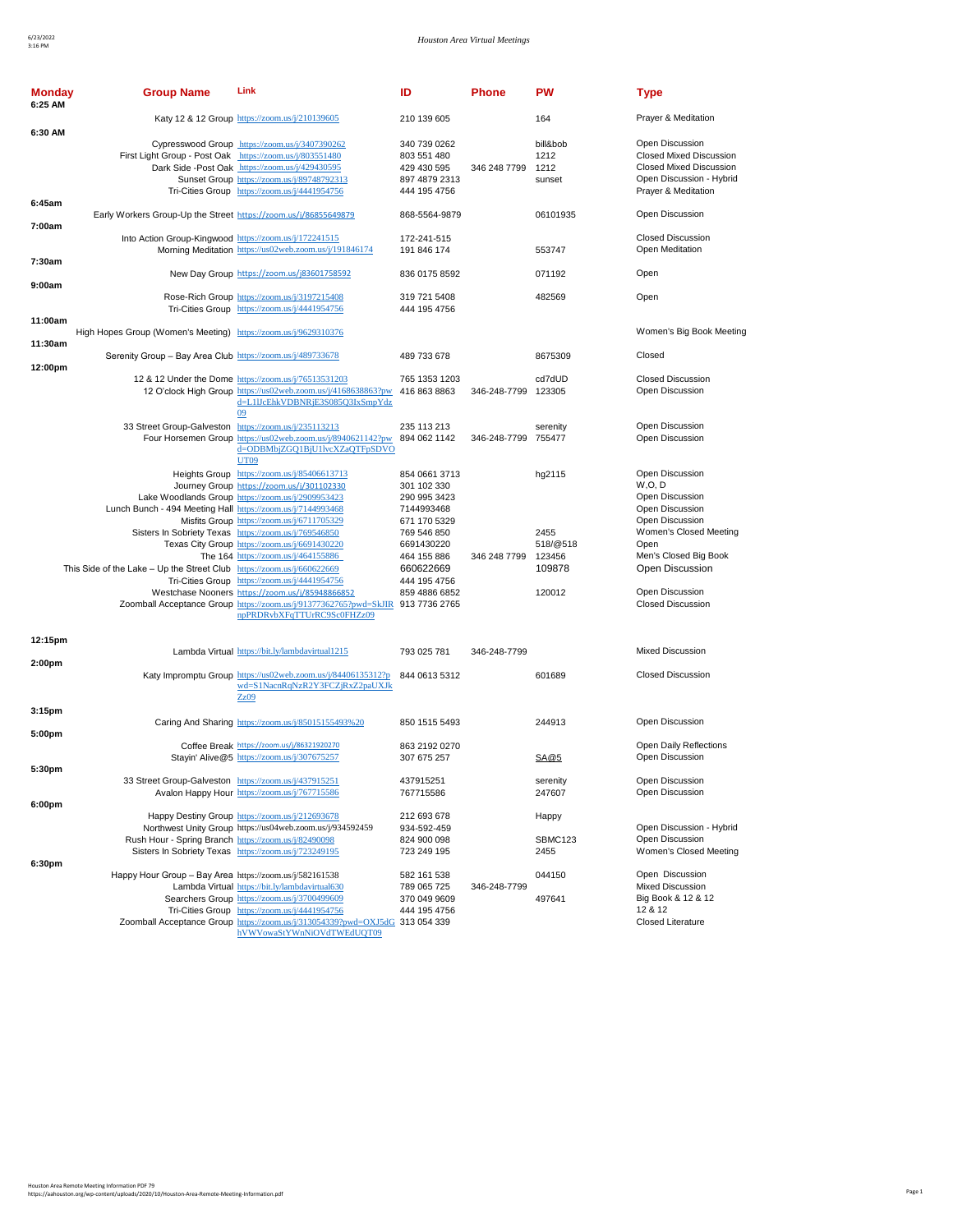| Monday<br>7:00pm   | <b>Group Name</b>                                                   | Link                                                                                                                                                                                                                                             | ID                                                                         | Phone                                      | <b>PW</b>                                    | Type                                                                                                              |
|--------------------|---------------------------------------------------------------------|--------------------------------------------------------------------------------------------------------------------------------------------------------------------------------------------------------------------------------------------------|----------------------------------------------------------------------------|--------------------------------------------|----------------------------------------------|-------------------------------------------------------------------------------------------------------------------|
|                    | Katy Area Peep Host Registration Link                               | LaBranch Group https://zoom.us/j/84265179780<br>Safe Haven/P11 https://us02web.zoom.us/j/883477083<br>Sunset Group https://zoom.us/j/745615447                                                                                                   | 842 6517 9780<br>883 477 083<br>745 615 447                                |                                            | emailloupape@comcast.net<br>sunset           | <b>Closed Meeting</b><br><b>Closed Step Study Meeting</b><br><b>Closed Discussion</b><br>Closed Big Book          |
| 7:30pm             |                                                                     | 1320 Group https://zoom.us/j/87920771139#success<br>Memorial Drive Step Study https://zoom.us/j/7297090797                                                                                                                                       | 879 2077 1139<br>729 709 0797                                              | 346-248-7799 intoaction<br>346-248-7799    |                                              | Open Discussion<br>Mixed Step Study                                                                               |
| 8:00pm             |                                                                     | Contractors Group - Men https://zoom.us/j/977597615<br>Heights Group https://zoom.us/j/85406613713<br>In The Solution https://zoom.us/j/2321803009<br>Industrial Group https://zoom.us/j/981518576<br>Pearland Group https://zoom.us/j/482937110 | 977 597 615<br>854 0661 3713<br>232 180 3009<br>981 518 576<br>482-937-110 |                                            | 11111<br>hg2115<br>626193<br>337001<br>59646 | Open Discussion<br>Open Step Study BB<br>Closed Men's Meeting<br>Open Discussion Requires a sign<br>in with email |
|                    | Sobriety on 2 Wheels                                                | Sisters In Sobriety Texas https://zoom.us/j/167382994<br>Speakeasy - Delta https://zoom.us/j/2704920961<br>Spring Group https://zoom.us/j/385190931                                                                                              | 167 382 994<br>270 492 0961<br>812-912-279<br>385 190 931                  |                                            | 2455<br>997314                               | Women's Closed Meeting<br>Open Discussion<br><b>Beginners Meeting</b>                                             |
| 9:30 <sub>pm</sub> |                                                                     | White Oak Group White Oak Zoom Link                                                                                                                                                                                                              | 616 271 186                                                                |                                            | 033298                                       | <b>Closed Discussion</b>                                                                                          |
| 11:00pm            |                                                                     | Candlelight Group (8373) https://zoom.us/j/429430595                                                                                                                                                                                             | 429 430 595                                                                |                                            | 1212                                         | Closed Candlelight Meeting Open                                                                                   |
| Tuesday            | <b>Group Name</b>                                                   | Link                                                                                                                                                                                                                                             | ID                                                                         | <b>Phone</b>                               | <b>PW</b>                                    | Ended<br>Type                                                                                                     |
| 6:25 AM            |                                                                     | Katy 12 & 12 Group https://zoom.us/j/179256535                                                                                                                                                                                                   | 1792565                                                                    |                                            | 164                                          | Prayer & Meditation                                                                                               |
| 6:30am             | First Light Group - Post Oak https://zoom.us/j/803551480            | Cypresswood Group https://zoom.us/j/3407390262<br>Dark Side -Post Oak https://zoom.us/j/429430595<br>Sunset Group https://zoom.us/j/89748792313                                                                                                  | 340 739 0262<br>803 551 480<br>429 430 595<br>897 4879 2313                | 346 248 7799                               | bill&bob<br>1212<br>1212<br>sunset           | Open Discussion<br><b>Closed Mixed Discussion</b><br><b>Closed Mixed Discussion</b><br>Open Discussion - Hybrid   |
| 6:45am             | Early Workers Group-Up the Street https://zoom.us/j/86855649879     |                                                                                                                                                                                                                                                  | 868-5564-9879                                                              |                                            | 06101935                                     | Open Discussion                                                                                                   |
| 7:00am             | Into Action Group-Kingwood https://zoom.us/j/172241515              | Morning Meditation https://us02web.zoom.us/j/191846174                                                                                                                                                                                           | 172-241-515<br>191846174                                                   |                                            | 553747                                       | <b>Closed Discussion</b><br>Open Meditation                                                                       |
| 7:30am             | The Good Morning Group Big Book Study https://zoom.us/j/84162096084 | New Day Group https://zoom.us/j83601758592                                                                                                                                                                                                       | 836 0175 8592<br>841 6209 6084                                             |                                            | 071192<br>553545                             | Open<br>Open Big Book                                                                                             |
| 9:00am             |                                                                     | Rose-Rich Group https://zoom.us/j/3197215408<br>Tri-Cities Group https://zoom.us/j/4441954756                                                                                                                                                    | 319 721 5408<br>444 195 4756                                               |                                            | 482569                                       | Open                                                                                                              |
| 11:30am<br>12:00pm | Serenity Group - Bay Area Club https://zoom.us/j/489733678          |                                                                                                                                                                                                                                                  | 489733678                                                                  |                                            | 8675309                                      | Closed                                                                                                            |
|                    |                                                                     | 12 O'clock High Group https://us02web.zoom.us/j/4168638863?pw 416 863 8863<br>d=L1IJcEhkVDBNRjE3S085Q3IxSmpYdz<br>09                                                                                                                             |                                                                            | 346-248-7799 123305                        |                                              | Open Discussion                                                                                                   |
|                    | 33 Street Group-Galveston https://zoom.us/j/235113213               | Catacombs Group https://zoom.us/j/83436725209<br>Four Horsemen Group https://us02web.zoom.us/j/8940621142?pw<br>d=ODBMbjZGQ1BjU1lvcXZaQTFpSDVO<br><b>UT09</b>                                                                                    | 235 113 213<br>834 3672 5209<br>894 062 1142                               | 346-248-7799 817487<br>346-248-7799 755477 | serenity                                     | Open Discussion<br>Open Mixed Discussion<br>Open Discussion                                                       |
|                    | Lunch Bunch - 494 Meeting Hall https://zoom.us/j/7144993468         | Heights Group https://zoom.us/j/85406613713<br>Lake Woodlands Group https://zoom.us/j/2909953423<br>Misfits Group https://zoom.us/j/6711705329                                                                                                   | 854 0661 3713<br>290 995 3423<br>7144993468<br>671 170 5329                |                                            | hg2115                                       | Open Discussion<br><b>Big Book Study</b><br>Open Discussion<br>Open Discussion                                    |
|                    | Sage Piney Point Women's Group https://zoom.us/j/862877346          | Sisters In Sobriety Texas https://zoom.us/j/769546850<br>Tri-Cities Group https://zoom.us/j/4441954756                                                                                                                                           | 862877346<br>769 546 850<br>444 195 4756                                   | 346-248-7799 SPP2020                       | 2455                                         | Women's Discussion<br>Women's Closed Meeting                                                                      |
| 12:15pm            |                                                                     | Westchase Nooner's https://zoom.us/j/85948866852                                                                                                                                                                                                 | 859 4886 6852                                                              |                                            | 120012                                       | Open                                                                                                              |
| 2:00pm             |                                                                     | Lambda Virtual https://bit.ly/lambdavirtual1215                                                                                                                                                                                                  | 793 025 781                                                                | 346-248-7799                               |                                              | <b>Mixed Discussion</b>                                                                                           |
|                    |                                                                     | Katy Impromptu Group https://us02web.zoom.us/j/84406135312?p<br>wd=S1NacnRqNzR2Y3FCZiRxZ2paUXJk<br>Zz09                                                                                                                                          | 844 0613 5312                                                              |                                            | 601689                                       | <b>Closed Discussion</b>                                                                                          |
| 5:00pm             |                                                                     | Stayin' Alive@5 https://zoom.us/j/307675257                                                                                                                                                                                                      | 307 675 257                                                                |                                            | SA@5                                         | Open Discussion                                                                                                   |
| 5:30pm             | 33 Street Group-Galveston https://zoom.us/j/437915251               |                                                                                                                                                                                                                                                  | 437915251                                                                  |                                            | serenity                                     | Open Discussion                                                                                                   |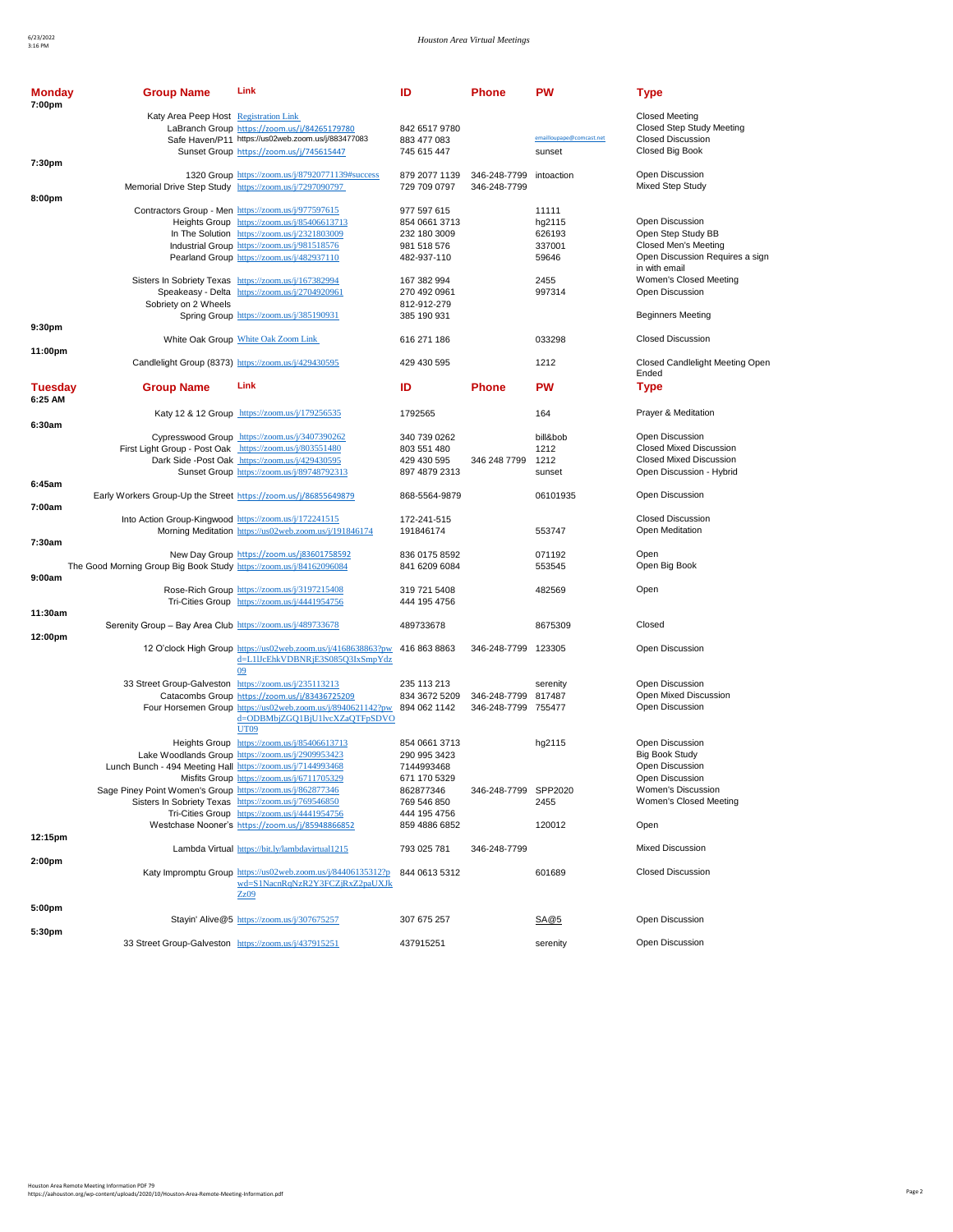| <b>Tuesday</b><br>6:00pm | <b>Group Name</b>                                                   | Link                                                                                                                                                          | ID                             | <b>Phone</b> | <b>PW</b>              | <b>Type</b>                                                                       |
|--------------------------|---------------------------------------------------------------------|---------------------------------------------------------------------------------------------------------------------------------------------------------------|--------------------------------|--------------|------------------------|-----------------------------------------------------------------------------------|
|                          |                                                                     | Atascocita Group https://meet.jit.si/Atascocitaaa<br>Kleinwood Group https://zoom.us/j/412226615<br>Northwest Unity Group https://us04web.zoom.us/j/624101092 | 412 226 615<br>624-101-092     |              | kleinwood              | <b>Big Book Study</b><br><b>Hybrid Closed Discussion</b><br><b>Big Book Study</b> |
|                          | Rush Hour - Spring Branch https://zoom.us/j/82490098                | Sisters In Sobriety Texas https://zoom.us/j/723249195                                                                                                         | 824 900 098<br>723 249 195     |              | <b>SBMC123</b><br>2455 | Open Discussion<br>Women's Closed Big Book<br>Meeting                             |
|                          |                                                                     | Spring Group https://zoom.us/j/843860617                                                                                                                      | 843860617                      |              |                        | Closed Joe & Charlie Step Study                                                   |
| 6:30pm                   |                                                                     |                                                                                                                                                               |                                |              |                        |                                                                                   |
|                          | Happy Hour Group - Bay Area https://zoom.us/j/582161538             | Lambda Virtual https://bit.ly/lambdavirtual630                                                                                                                | 582 161 538<br>789 065 725     | 346-248-7799 | 044150                 | Open Discussion<br><b>Mixed Discussion</b>                                        |
|                          |                                                                     | Outlaw Safecrackers https://zoom.us/j/9561364008<br>Tri-Cities Group https://zoom.us/j/4441954756                                                             | 9561364008<br>444 195 4756     |              | 61035                  | Men's Meeting                                                                     |
| 7:00pm                   |                                                                     |                                                                                                                                                               |                                |              |                        |                                                                                   |
|                          |                                                                     | Dudes In Gratitude https://meet.google.com/pjp-gngt-bzj                                                                                                       |                                |              |                        | Closed Men's Meeting                                                              |
|                          | Katy Area Peeps Host Registration Link                              |                                                                                                                                                               |                                |              |                        | Closed                                                                            |
|                          |                                                                     | LaBranch Group https://zoom.us/j/83876191452                                                                                                                  | 83876191452                    |              |                        | Big Book Open Meeting                                                             |
|                          |                                                                     | Shoemaker Group https://zoom.us/j/214449911                                                                                                                   | 214 449 911                    |              | 556360                 | Open Discussion                                                                   |
|                          |                                                                     | Sunset Group https://zoom.us/j/745615447                                                                                                                      | 745 615 447                    |              | sunset                 | Closed 12 & 12                                                                    |
|                          |                                                                     | Texas City Group https://zoom.us/j/6691430220                                                                                                                 | 6691430220                     |              | 518/@518               | Women's Meeting                                                                   |
|                          |                                                                     | The Steps They Took Group https://zoom.us/j/84280665273                                                                                                       | 842 8066 5273                  |              | 857460                 | Closed Big Book                                                                   |
| 8:00pm                   |                                                                     |                                                                                                                                                               |                                |              |                        |                                                                                   |
|                          | Broad Highway Group(BAC) https://zoom.us/j/484776718                |                                                                                                                                                               | 484 776 718                    |              | 071681                 | Open Mens Discussion                                                              |
|                          |                                                                     | Heights Group https://zoom.us/j/85406613713                                                                                                                   | 854 0661 3713                  |              | hg2115                 | Open 12 & 12                                                                      |
|                          |                                                                     | In The Solution https://zoom.us/j/2321803009                                                                                                                  | 232 180 3009                   |              | 626193                 | Open Big Book Topic                                                               |
|                          |                                                                     | Mission Bend Group https://us02web.zoom.us/j/82532225563?p<br>wd=RXl3clF0emFneVROeTBBbnNYaFR1<br><b>UT09</b>                                                  |                                |              |                        | Open Discussion                                                                   |
|                          | Recovering Matters Women's Meeting https://zoom.us/j/621748098      |                                                                                                                                                               | 621 748 098                    |              | recovering             | Open Women Discussion                                                             |
|                          |                                                                     | Sisters In Sobriety Texas https://zoom.us/j/167382994                                                                                                         | 167 382 994                    |              | 2455                   | Women's Closed Meeting                                                            |
|                          |                                                                     | Speakeasy - Delta https://zoom.us/j/2704920961                                                                                                                | 270 492 0961                   |              | 997314                 | Open Discussion                                                                   |
|                          |                                                                     | Tri-Cities Group https://zoom.us/j/4441954756                                                                                                                 | 444 195 4756                   |              |                        |                                                                                   |
| 8:15pm                   |                                                                     | Tuesday Men's Group https://zoom.us/j/89611767554                                                                                                             | 896 1176 7554                  |              |                        | 81637 Men's Closed Meeting                                                        |
| 9:30pm                   | White Oak Group White Oak Link                                      |                                                                                                                                                               | 616 271 186                    |              | 033298                 | <b>Closed Discussion</b>                                                          |
| 11:00pm                  |                                                                     | Candlelight Group (8373) https://zoom.us/j/429430595                                                                                                          | 429 430 595                    |              | 1212                   | Closed Candlelight Meeting Open                                                   |
|                          |                                                                     |                                                                                                                                                               |                                |              |                        | Ended                                                                             |
| Wednesdav<br>6:25 AM     | <b>Group Name</b>                                                   | Link<br>Katy 12 & 12 Group https://zoom.us/j/138544962                                                                                                        | ID<br>138544962                | <b>Phone</b> | PW<br>164              | <b>Type</b><br>Prayer & Meditation                                                |
| 6:30am                   |                                                                     |                                                                                                                                                               |                                |              |                        |                                                                                   |
|                          |                                                                     | Cypresswood Group https://zoom.us/j/3407390262                                                                                                                | 340 739 0262                   |              | bill&bob               | Open Discussion                                                                   |
|                          | First Light Group - Post Oak https://zoom.us/j/803551480            |                                                                                                                                                               | 803 551 480                    |              | 1212                   | <b>Closed Mixed Discussion</b>                                                    |
|                          |                                                                     | Dark Side -Post Oak https://zoom.us/j/429430595                                                                                                               | 429 430 595                    | 346 248 7799 | 1212                   | <b>Closed Mixed Discussion</b>                                                    |
|                          |                                                                     | Sunset Group https://zoom.us/j/89748792313                                                                                                                    | 897 4879 2313                  |              | sunset                 | Open Discussion - Hybrid                                                          |
|                          |                                                                     | Tri-Cities Group https://zoom.us/j/4441954756                                                                                                                 | 444 195 4756                   |              |                        | Prayer & Meditation                                                               |
| 6:45am                   |                                                                     |                                                                                                                                                               |                                |              |                        |                                                                                   |
|                          | Early Workers Group-Up the Street https://zoom.us/j/86855649879     |                                                                                                                                                               | 868-5564-9879                  |              | 06101935               | Open Discussion                                                                   |
| 7:00am                   | Into Action Group-Kingwood https://zoom.us/j/172241515              | Morning Meditation https://us02web.zoom.us/j/191846174                                                                                                        | 172-241-515<br>191846174       |              | 553747                 | <b>Closed Discussion</b><br>Open Meditation                                       |
| 7:30am                   |                                                                     |                                                                                                                                                               |                                |              |                        |                                                                                   |
|                          | The Good Morning Group Big Book Study https://zoom.us/j/84162096084 | New Day Group https://zoom.us/j83601758592                                                                                                                    | 836 0175 8592<br>841 6209 6084 |              | 071192<br>553545       | Open<br>Open Big Book                                                             |
| 9:00am                   |                                                                     |                                                                                                                                                               |                                |              |                        |                                                                                   |
|                          |                                                                     | Rose-Rich Group https://zoom.us/j/3197215408                                                                                                                  | 319 721 5408                   |              | 482569                 | Open                                                                              |
|                          |                                                                     | Tri-Cities Group https://zoom.us/j/4441954756                                                                                                                 | 444 195 4756                   |              |                        |                                                                                   |
| 10:30am                  |                                                                     |                                                                                                                                                               |                                |              |                        |                                                                                   |
|                          |                                                                     | Tri-Cities Group https://zoom.us/j/4441954756                                                                                                                 | 444 195 4756                   |              |                        |                                                                                   |
| 11:00am                  |                                                                     |                                                                                                                                                               |                                |              |                        |                                                                                   |
| 11:30am                  | Reflections Group (Women's Meeting) https://zoom.us/j/9629310376    |                                                                                                                                                               |                                |              |                        | Women's Daily Reflection<br>Closed                                                |
|                          | Serenity Group - Bay Area Club https://zoom.us/j/489733678          |                                                                                                                                                               | 489733678                      |              | 8675309                |                                                                                   |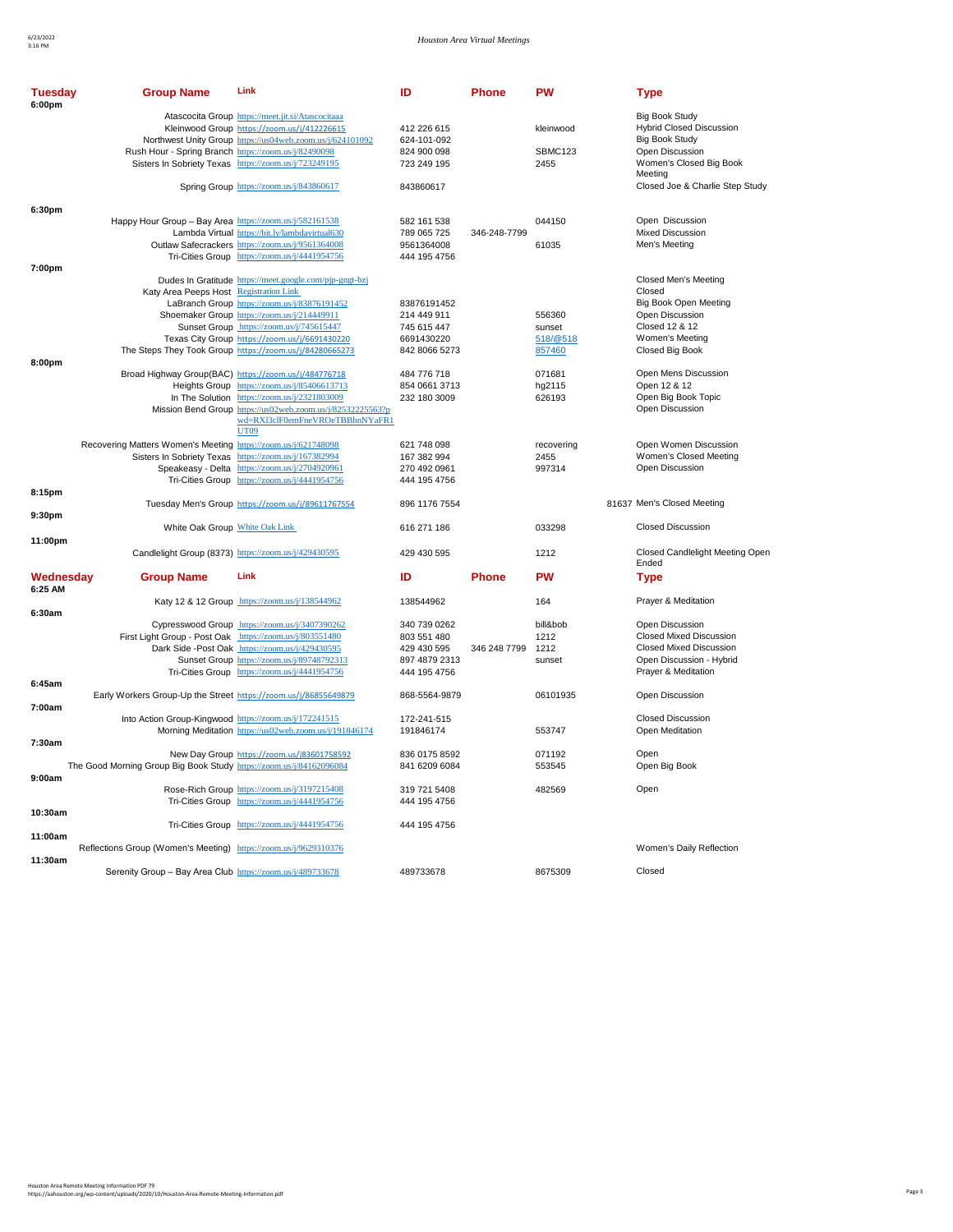| Wednesday<br>12:00pm | <b>Group Name</b>                                                      | Link                                                                                                       | ID                           | Phone                | <b>PW</b>        | <b>Type</b>                                    |
|----------------------|------------------------------------------------------------------------|------------------------------------------------------------------------------------------------------------|------------------------------|----------------------|------------------|------------------------------------------------|
|                      |                                                                        | 12 O'clock High Group https://us02web.zoom.us/j/4168638863?pw<br>d=L1IJcEhkVDBNRiE3S085O3IxSmpYdz<br>09    | 416 863 8863                 | 346-248-7799 123305  |                  | Open Discussion                                |
|                      | 33 Street Group-Galveston https://zoom.us/j/235113213                  |                                                                                                            | 235 113 213                  |                      | serenity         | Open Discussion                                |
|                      |                                                                        | Four Horsemen Group https://us02web.zoom.us/j/8940621142?pwd=OD<br>BMbjZGQ1BjU1lvcXZaQTFpSDVOUT09          | 894 062 1142                 | 346-248-7799 755477  |                  | Open Discussion                                |
|                      |                                                                        | Heights Group https://zoom.us/j/85406613713                                                                | 854 0661 3713                |                      | hg2115           | <b>Open Discussion</b>                         |
|                      |                                                                        | Lake Woodlands Group https://zoom.us/j/2909953423                                                          | 290 995 3423                 |                      |                  | Open Discussion                                |
|                      | Lunch Bunch - 494 Meeting Hall https://zoom.us/j/7144993468            |                                                                                                            | 7144993468                   |                      |                  | Open Discussion                                |
|                      |                                                                        | Misfits Group https://zoom.us/j/6711705329                                                                 | 671 170 5329                 |                      |                  | Open Discussion                                |
|                      |                                                                        | Sisters In Sobriety Texas https://zoom.us/j/769546850                                                      | 769 546 850                  |                      | 2455             | Women's Closed Meeting                         |
|                      | This Side of the Lake - Up the Street Club https://zoom.us/j/660622669 | Texas City Group https://zoom.us/j/6691430220                                                              | 6691430220                   |                      | 518/@518         | Open<br>Open Discussion                        |
|                      |                                                                        | Tri-Cities Group https://zoom.us/j/4441954756                                                              | 660622669<br>444 195 4756    |                      | 109878           |                                                |
|                      |                                                                        | Westchase Nooner's https://zoom.us/j/85948866852                                                           | 859 4886 6852                |                      | 120012           | Open                                           |
| 12:15pm              |                                                                        |                                                                                                            |                              |                      |                  |                                                |
|                      |                                                                        | Lambda Virtual https://bit.ly/lambdavirtual1215                                                            | 793 025 781                  | 346-248-7799         |                  | <b>Mixed Discussion</b>                        |
| 2:00 <sub>pm</sub>   |                                                                        |                                                                                                            |                              |                      |                  |                                                |
|                      |                                                                        | Katy Impromptu Group https://us02web.zoom.us/j/84406135312?p<br>wd=S1NacnRqNzR2Y3FCZjRxZ2paUXJk<br>Zz09    | 844 0613 5312                |                      | 601689           | <b>Closed Discussion</b>                       |
| 5:00pm               |                                                                        |                                                                                                            |                              |                      |                  |                                                |
|                      |                                                                        | Coffee Break https://zoom.us/j/86321920270<br>Stayin' Alive@5 https://zoom.us/j/307675257                  | 863 2192 0270<br>307 675 257 |                      | SA@5             | Open Daily Reflections<br>Open Discussion      |
| 6:00pm               |                                                                        |                                                                                                            |                              |                      |                  |                                                |
|                      |                                                                        | Atascocita Group https://meet.jit.si/Atascocitaaa                                                          |                              |                      |                  | 12 & 12 Study                                  |
|                      |                                                                        | Birds of A Feather https://zoom.us/j/924941972                                                             | 924 941 972                  | Call #979-864-0674   |                  |                                                |
|                      |                                                                        | Northwest Unity Group https://us04web.zoom.us/j/341557060                                                  | 341-557-060                  |                      |                  | 12 & 12- Hybrid                                |
|                      | Rush Hour - Spring Branch https://zoom.us/j/82490098                   |                                                                                                            | 824 900 098                  |                      | SBMC123          | Open Discussion                                |
|                      |                                                                        | Secular AA https://zoom.us/j/81291914407<br>Sisters In Sobriety Texas https://zoom.us/j/723249195          | 812 9191 4407<br>723 249 195 |                      | 510452<br>2455   | Open Discussion<br>Women's Closed Meeting      |
| 6:30pm               |                                                                        |                                                                                                            |                              |                      |                  |                                                |
|                      |                                                                        | Bunker Hill Men's Group https://zoom.us/j/753202545                                                        | 753 202 545                  |                      | 11111            | Men's Discussion Meeting                       |
|                      | Columbus Women's AA Meeting https://zoom.us/j/9837870543               |                                                                                                            | 983 787 0543                 |                      | 789344           | Women's Open Discussion                        |
|                      | Happy Hour Group - Bay Area https://zoom.us/j/582161538                |                                                                                                            | 582 161 538                  |                      | 044150           | Open Discussion                                |
|                      | Lambda Women Wednesday http://bit.ly/lambdavirtualwow                  | Heights Group https://zoom.us/j/85406613713                                                                | 854 0661 3713                |                      | hg2115<br>482463 | Women's Open Discussion<br>Women's Discussion  |
|                      |                                                                        | Lambda Virtual https://bit.ly/lambdavirtual630                                                             | 789 065 725                  | 346-248-7799         |                  | <b>Mixed Discussion</b>                        |
|                      | Serenity Goodrich                                                      | ittips://usuzweb.zoom.us/j/o/oz4/o43031<br>pwd=bDRvT09YQTFiUkxYRUVwMSs3WnNr                                |                              |                      |                  |                                                |
|                      |                                                                        |                                                                                                            |                              |                      |                  |                                                |
|                      | Tri-Cities Group                                                       | https://zoom.us/j/4441954756                                                                               | 444 195 4756                 |                      |                  | <b>Closed Discussion</b>                       |
|                      |                                                                        | Zoomball Acceptance Group https://zoom.us/j/313054339?pwd=OXJ5dG 313 054 339<br>hVWVowaStYWnNiOVdTWEdUQT09 |                              |                      |                  |                                                |
|                      |                                                                        |                                                                                                            |                              |                      |                  |                                                |
| 7:00pm               |                                                                        |                                                                                                            |                              |                      |                  |                                                |
|                      |                                                                        | Hope Seekers Group https://zoom.us/j/500380639                                                             | 500 380 639                  |                      |                  |                                                |
|                      | Katy Area Peeps Host Registration Link                                 |                                                                                                            |                              |                      |                  | <b>Closed Meeting</b>                          |
|                      |                                                                        | LaBranch Group https://zoom.us/j/81963770751                                                               | 81963770751<br>848 6216 5185 | 346-248-7799 5227264 |                  | Women's Closed Meeting<br>Men's Closed Meeting |
|                      |                                                                        | LaBranch Group https://us02web.zoom.us/j/84862165185?pwd=Z<br>zdoRkJpTUVVeXFOTGh6VjE2THdGUT09              |                              |                      |                  |                                                |
|                      |                                                                        | Lambda AA Galveston https://zoom.us/j/578293545                                                            | 578 293 545                  |                      | Bob1935          | Open Discussion                                |
|                      |                                                                        | email loupape@comcast.net for the passcode                                                                 |                              |                      |                  |                                                |
|                      |                                                                        | Phoenix Group https://zoom.us/j/4097151988                                                                 | 409 715 1988                 |                      |                  |                                                |
|                      |                                                                        | Sunset Group https://zoom.us/j/745615447                                                                   | 745 615 447                  |                      | sunset           | Open Meeting                                   |
|                      |                                                                        | Tradition Five Group https://zoom.us/j/116605232                                                           | 116 605 232                  |                      | 679688           | Open Discussion                                |
| 7:30pm               |                                                                        |                                                                                                            |                              |                      |                  |                                                |
|                      |                                                                        | Journey Group https://zoom.us/j/301102330                                                                  | 301 102 330                  |                      |                  | W, Hybrid                                      |
| 8:00pm               |                                                                        | In The Solution https://zoom.us/j/2321803009                                                               | 232 180 3009                 |                      | 626193           | Open Big Book Topic                            |
|                      |                                                                        | Sisters In Sobriety Texas https://zoom.us/j/167382994                                                      | 167 382 994                  |                      | 2455             | Closed Women's Meeting                         |
|                      |                                                                        | Speakeasy - Delta https://zoom.us/j/2704920961                                                             | 270 492 0961                 |                      | 997314           | Open Discussion                                |
|                      |                                                                        | Spring Group https://zoom.us/j/955598116                                                                   | 955 598 116                  |                      |                  | Closed Big Book                                |
|                      |                                                                        | Tri-Cities Group https://zoom.us/j/4441954756                                                              | 444 195 4756                 |                      |                  |                                                |
| 9:30pm               |                                                                        |                                                                                                            |                              |                      |                  |                                                |
| 11:00pm              | White Oak Group White Oak Link                                         |                                                                                                            | 616 271 186                  |                      | 033298           | <b>Closed Discussion</b>                       |
|                      |                                                                        | Candlelight Group (8373) https://zoom.us/j/429430595                                                       | 429 430 595                  |                      | 1212             | Closed Candlelight Meeting Open<br>Ended       |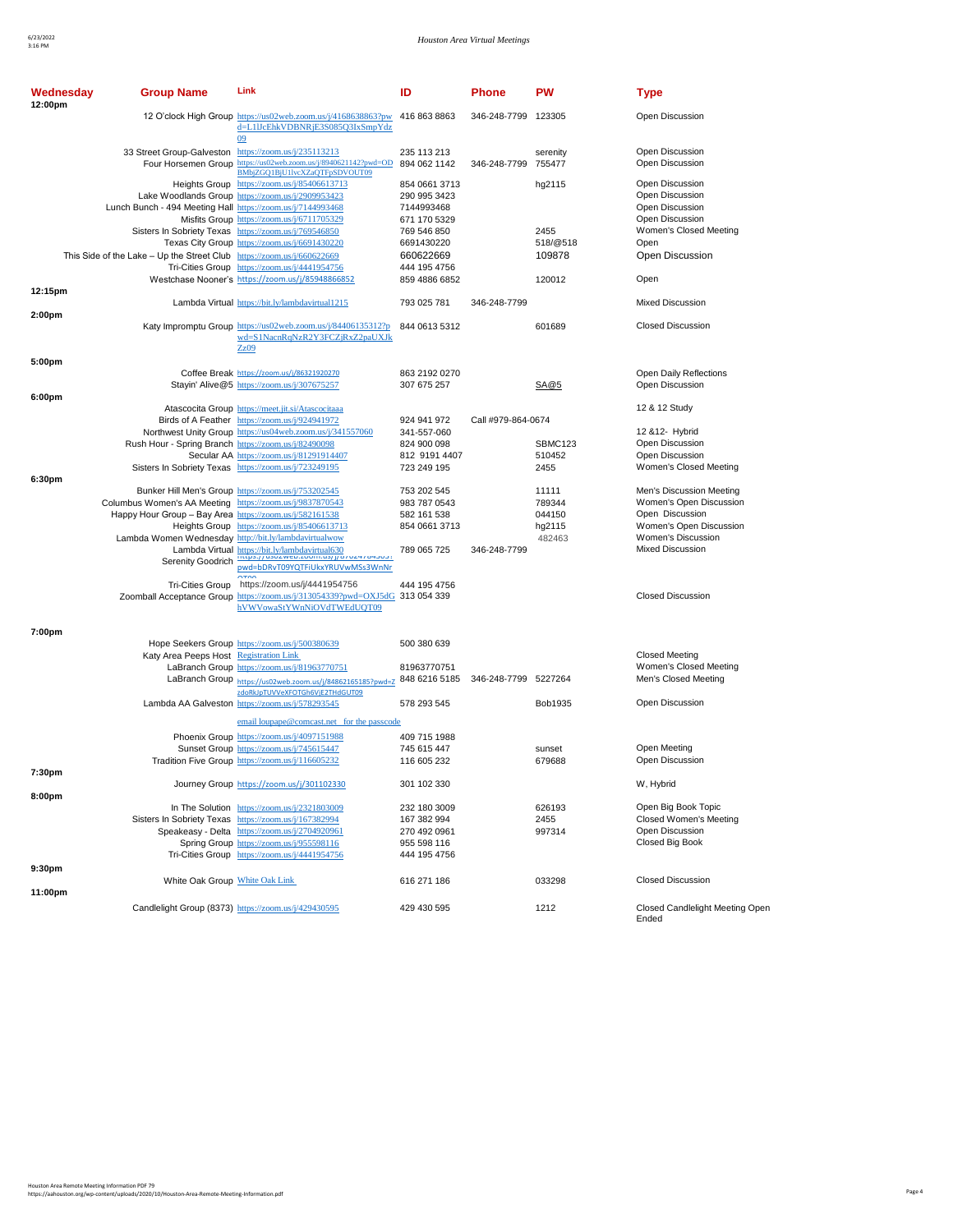| <b>Thursday</b><br>6:25 AM | <b>Group Name</b>                                                   | Link                                                                                                                                                                                                                                                           | ID                                                            | <b>Phone</b>        | <b>PW</b>                           | <b>Type</b>                                                                                                     |
|----------------------------|---------------------------------------------------------------------|----------------------------------------------------------------------------------------------------------------------------------------------------------------------------------------------------------------------------------------------------------------|---------------------------------------------------------------|---------------------|-------------------------------------|-----------------------------------------------------------------------------------------------------------------|
| 6:30am                     |                                                                     | Katy 12 & 12 Group https://zoom.us/j/579423221                                                                                                                                                                                                                 | 579 423 221                                                   |                     | 164                                 | <b>Discussion</b>                                                                                               |
|                            | First Light Group - Post Oak https://zoom.us/j/803551480            | Cypresswood Group https://zoom.us/j/3407390262<br>Dark Side -Post Oak https://zoom.us/j/429430595<br>Sunset Group https://zoom.us/j/89748792313                                                                                                                | 340 739 0262<br>803 551 480<br>429 430 595<br>897 4879 2313   | 346 248 7799        | bill&bob<br>1212<br>1212<br>sunset  | Open Discussion<br><b>Closed Mixed Discussion</b><br><b>Closed Mixed Discussion</b><br>Open Discussion - Hybrid |
| 6:45am                     | Early Workers Group-Up the Street https://zoom.us/j/86855649879     |                                                                                                                                                                                                                                                                | 868-5564-9879                                                 |                     | 06101935                            | Open Discussion                                                                                                 |
| 7:00am                     | Into Action Group-Kingwood https://zoom.us/j/172241515              | Morning Meditation https://us02web.zoom.us/j/191846174                                                                                                                                                                                                         | 172-241-515<br>191846174                                      |                     | 553747                              | <b>Closed Discussion</b><br>Open Meditation                                                                     |
| 7:30am                     | The Good Morning Group Big Book Study https://zoom.us/j/84162096084 | New Day Group https://zoom.us/j83601758592                                                                                                                                                                                                                     | 836 0175 8592<br>841 6209 6084                                |                     | 071192<br>553545                    | Open<br>Open Big Book                                                                                           |
| 9:00am                     |                                                                     | Rose-Rich Group https://zoom.us/j/3197215408<br>Tri-Cities Group https://zoom.us/j/4441954756                                                                                                                                                                  | 319 721 5408<br>444 195 4756                                  |                     | 482569                              | Open                                                                                                            |
| 10:30am                    | Sisters In Sobriety II- Up the Street https://zoom.us/j/563279399   |                                                                                                                                                                                                                                                                |                                                               |                     | SIS2020                             | Women's Closed Discussion                                                                                       |
| 11:30am<br>12:00pm         | Serenity Group - Bay Area Club https://zoom.us/j/489733678          |                                                                                                                                                                                                                                                                | 489733678                                                     |                     | 8675309                             | Closed                                                                                                          |
|                            |                                                                     | 12 O'clock High Group https://us02web.zoom.us/j/4168638863?pw<br>d=L1IJcEhkVDBNRiE3S085O3IxSmpYdz<br>09                                                                                                                                                        | 416 863 8863                                                  | 346-248-7799 123305 |                                     | Open Discussion                                                                                                 |
|                            | 33 Street Group-Galveston https://zoom.us/j/235113213               | Four Horsemen Group https://us02web.zoom.us/j/8940621142?pwd=OD 894 062 1142<br>BMbjZGQ1BjU1lvcXZaQTFpSDVOUT09                                                                                                                                                 | 235 113 213                                                   | 346-248-7799 755477 | serenity                            | Open Discussion<br>Open Discussion                                                                              |
|                            | Lunch Bunch - 494 Meeting Hall https://zoom.us/j/7144993468         | Heights Group https://zoom.us/j/85406613713<br>Lake Woodlands Group https://zoom.us/j/2909953423<br>Misfits Group https://zoom.us/j/6711705329                                                                                                                 | 854 0661 3713<br>290 995 3423<br>7144993468<br>671 170 5329   |                     | hg2115                              | Open Discussion<br>Open Discussion<br>Open Discussion<br>Open Discussion                                        |
|                            |                                                                     | Sisters In Sobriety Texas https://zoom.us/j/769546850<br>Stonebridge https://us02web.zoom.us/j/4462927123?pwd=VEt                                                                                                                                              | 769 546 850<br>446 292 7123                                   |                     | 2455<br>Rule#62                     | Women's Closed Big Book<br>Open                                                                                 |
|                            |                                                                     | qS0ZjRW1oMVY5T1VqOE96Syt1UT09<br>Tri-Cities Group https://zoom.us/j/4441954756<br>Lambda Virtual https://bit.ly/lambdavirtual1215<br>Westchase Nooner's https://zoom.us/j/85948866852<br>Zoomball Acceptance Group https://zoom.us/j/91377362765?pwd=SkJIRnpPR | 444 195 4756<br>793 025 781<br>859 4886 6852<br>913 7736 2765 | 346-248-7799        | 120012                              | <b>Mixed Discussion</b><br>Open<br><b>Closed Discussion</b>                                                     |
| 2:00pm                     |                                                                     | DRvbXFqTTUrRC9Sc0FHZz09<br>Katy Impromptu Group https://us02web.zoom.us/j/84406135312?pwd=S1 844 0613 5312<br>NacnRqNzR2Y3FCZjRxZ2paUXJkZz09                                                                                                                   |                                                               |                     | 601689                              | <b>Closed Discussion</b>                                                                                        |
| 5:00pm                     |                                                                     | Stayin' Alive@5 https://zoom.us/j/307675257                                                                                                                                                                                                                    | 307 675 257                                                   |                     | SA@5                                | Open Discussion                                                                                                 |
| 5:30pm                     | 33 Street Group-Galveston https://zoom.us/j/437915251               |                                                                                                                                                                                                                                                                | 437915251                                                     |                     | serenity                            | Open Discussion                                                                                                 |
| 6:00pm                     | Rush Hour - Spring Branch https://zoom.us/j/82490098                | Caring and Sharing Group https://zoom.us/j/81947442531<br>Northwest Unity Group https://us04web.zoom.us/j/179262735<br>Sisters In Sobriety Texas https://zoom.us/j/723249195<br>Threat Level Midnight https://zoom.us/j/219738437                              | 819 4744 2531<br>179-262-735<br>824 900 098<br>723 249 195    |                     | 225273<br>SBMC123<br>2455<br>368946 | Open Big Book<br>Discussion-Hybrid<br>Open Discussion<br>Women's Closed Meeting<br>Open Women's Literature      |
| 6:30pm                     | Happy Hour Group - Bay Area https://zoom.us/j/582161538             | Lambda Virtual https://bit.ly/lambdavirtual630<br>Tri-Cities Group https://zoom.us/j/4441954756                                                                                                                                                                | 582 161 538<br>789 065 725<br>444 195 4756                    | 346-248-7799        | 044150                              | Open Discussion<br><b>Mixed Discussion</b><br>Joe & Charlie                                                     |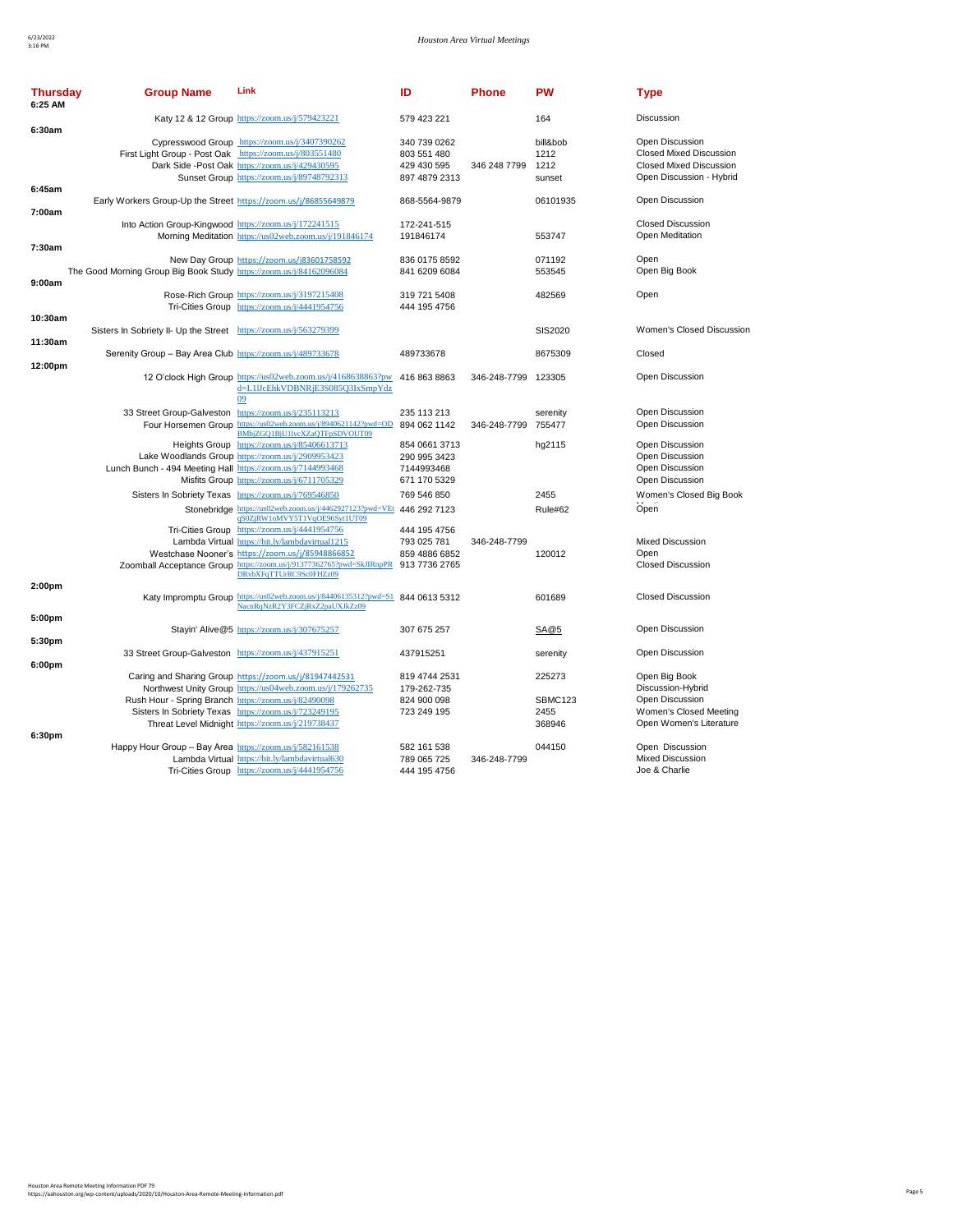Closed Candlelight Meeting Open

Lunch Bunch<br>
- 494 Discussion Men's Step Study Discussion. Open Discussion Women's Closed Meeting Open Discussion

| Closed Men's Meeting<br>Dudes In Gratitude https://meet.google.com/pjp-gngt-bzj<br>Industrial Group https://zoom.us/j/981518576<br>981 518 576<br>337001<br>Open Discussion<br>Just The Black Print https://zoom.us/j/82156009023<br>821 5600 9023<br>711540<br>Closed 12 & 12<br>Katy Area Peeps Host Registration Link<br>835 470 249<br>053069<br><b>Closed Meeting</b><br>LaBranch Group https://zoom.us/j/86368829143<br>86368829143<br>Open Discussion<br>Safe Harbor Group https://zoom.us/j/85288349762<br>852 8834 9762<br>653139<br>Women's Meeting<br>Shoemaker Group https://zoom.us/j/214449911<br>556360<br><b>Closed Discussion</b><br>214 449 911<br>Sunset Group https://zoom.us/j/745615447<br>745 615 447<br>Open Meeting<br>sunset<br>Newcomer Open Meeting<br>Texas City Group https://zoom.us/j/6691430220<br>6691430220<br>518/@518<br>7:30pm<br>Closed Men's Discussion<br>Kingwood Men's Group https://zoom.us/j/81423853316<br>277438<br>814 2385 3316<br>Sober Gals https://zoom.us/j/536807241<br>536807241<br>346-248-7799<br>Women's Meeting<br><b>Mixed Discussion</b><br>Rosewood https://zoom.us/j/88605809568<br>886 0580 9568<br>346 248 7799<br>martha<br>8:00pm<br>Open Discussion - Hybrid<br>A-1 Group https://zoom.us/j/9758744224<br>713<br>975 874 4224<br>In The Solution https://zoom.us/j/2321803009<br>Open Big Book Topic<br>626193<br>232 180 3009<br>Men's Outpost https://zoom.us/j/186963624<br>Closed Men's Discussion<br>186 963 624<br>11111<br>Primary Purpose Group - Spiritus Contra Spiritum https://us02web.zoom.us/j/7373364054<br>Open Big Book<br>737 336 4054<br>Closed Women's Meeting<br>Sisters In Sobriety Texas https://zoom.us/j/167382994<br>2455<br>167 382 994<br>Speakeasy - Delta https://zoom.us/j/2704920961<br>997314<br>Open Discussion<br>270 492 0961<br>Tri-Cities Group https://zoom.us/j/4441954756<br>444 195 4756<br>9:00 <sub>pm</sub><br>Hope and Healing Group https://zoom.us/j/9420839540<br>Open Discussion<br>942 083 9540<br>183613<br>9:30pm<br>White Oak Group White Oak Link<br><b>Closed Discussion</b><br>616 271 186<br>033298<br>11:00pm<br><b>Closed Candlelight Meetin</b><br>Candlelight Group (8373) https://zoom.us/j/429430595<br>429 430 595<br>1212<br>Ended<br>Link<br>ID<br>PW<br>Friday<br><b>Group Name</b><br>Phone<br><b>Type</b><br>6:25 AM<br>Katy 12 & 12 Group https://zoom.us/j/429430595<br>164<br>Prayer & Meditation<br>426267299<br>6:30am<br>Cypresswood Group https://zoom.us/j/3407390262<br>340 739 0262<br>bill&bob<br>Open Discussion<br><b>Closed Mixed Discussion</b><br>First Light Group - Post Oak https://zoom.us/j/803551480<br>1212<br>803 551 480<br>Dark Side -Post Oak https://zoom.us/j/429430595<br><b>Closed Mixed Discussion</b><br>1212<br>429 430 595<br>346 248 7799<br>Sunset Group https://zoom.us/j/89748792313<br>Open Discussion - Hybrid<br>897 4879 2313<br>sunset<br>Tri-Cities Group https://zoom.us/j/4441954756<br>Prayer & Meditation<br>444 195 4756<br>6:45am<br>Early Workers Group-Up the Street https://zoom.us/j/86855649879<br>06101935<br>Open Discussion<br>868-5564-9879<br>7:00am<br><b>Closed Discussion</b><br>Into Action Group-Kingwood https://zoom.us/j/172241515<br>172-241-515<br>Morning Meditation https://us02web.zoom.us/j/191846174<br>553747<br>Open Meditation<br>191846174<br>7:30am<br>New Day Group https://zoom.us/j83601758592<br>836 0175 8592<br>071192<br>Open<br>9:00am<br>Rose-Rich Group https://zoom.us/j/3197215408<br>319 721 5408<br>482569<br>Open<br>Tri-Cities Group https://zoom.us/j/4441954756<br>444 195 4756<br>10:00am<br>Women's 12 & 12 Meeting<br>Alright - Already Group (Women's Meeting) https://zoom.us/j/9629310376<br>11:30am<br>Closed<br>Serenity Group - Bay Area Club https://zoom.us/j/489733678<br>489733678<br>8675309<br>12:00pm<br>12 O'clock High Group https://us02web.zoom.us/j/4168638863?pw 416 863 8863<br>346-248-7799 123305<br>Open Discussion<br>d=L1IJcEhkVDBNRjE3S085Q3IxSmpYdz<br>09<br>Open Discussion<br>33 Street Group-Galveston https://zoom.us/j/235113213<br>235 113 213<br>serenity<br><u> Four Horsemen Group_https://us02web.zoom.us/j/8940621142?pw__894 062 1142</u><br>346-248-7799 755477<br>Open Discussion<br>d=ODBMbjZGQ1BjU1lvcXZaQTFpSDVO<br>UT09<br>Open Discussion<br>Heights Group https://zoom.us/j/85406613713<br>hg2115<br>854 0661 3713<br>OWD<br>Journey Group https://zoom.us/j/108708826<br>108708826<br>Lake Woodlands Group https://zoom.us/j/2909953423<br><b>Step Study</b><br>290 995 3423<br>Lunch Bunch - 494 Meeting Hall https://zoom.us/j/7144993468<br>Open Discussion<br>7144993468<br>Men's Step Up Meeting https://zoom.us/j/475459771<br>Men's Step Study Discuss<br>475 459 771<br>123456<br>Open Discussion<br>Misfits Group https://zoom.us/j/6711705329<br>671 170 5329<br>Women's Closed Meeting<br>Sisters In Sobriety Texas https://zoom.us/j/769546850<br>2455<br>769 546 850<br>This Side of the Lake - Up the Street Club https://zoom.us/j/660622669<br>Open Discussion<br>660622669<br>109878<br>Tri-Cities Group https://zoom.us/j/4441954756<br>444 195 4756<br>Westchase Nooner's https://zoom.us/j/85948866852<br>120012<br>Open<br>859 4886 6852<br>12:15pm<br><b>Mixed Discussion</b><br>Lambda Virtual https://bit.ly/lambdavirtual1215<br>793 025 781<br>346-248-7799 | 7:00pm | Thursday<br><b>Group Name</b> | Link | ID | Phone | <b>PW</b> | Type |
|---------------------------------------------------------------------------------------------------------------------------------------------------------------------------------------------------------------------------------------------------------------------------------------------------------------------------------------------------------------------------------------------------------------------------------------------------------------------------------------------------------------------------------------------------------------------------------------------------------------------------------------------------------------------------------------------------------------------------------------------------------------------------------------------------------------------------------------------------------------------------------------------------------------------------------------------------------------------------------------------------------------------------------------------------------------------------------------------------------------------------------------------------------------------------------------------------------------------------------------------------------------------------------------------------------------------------------------------------------------------------------------------------------------------------------------------------------------------------------------------------------------------------------------------------------------------------------------------------------------------------------------------------------------------------------------------------------------------------------------------------------------------------------------------------------------------------------------------------------------------------------------------------------------------------------------------------------------------------------------------------------------------------------------------------------------------------------------------------------------------------------------------------------------------------------------------------------------------------------------------------------------------------------------------------------------------------------------------------------------------------------------------------------------------------------------------------------------------------------------------------------------------------------------------------------------------------------------------------------------------------------------------------------------------------------------------------------------------------------------------------------------------------------------------------------------------------------------------------------------------------------------------------------------------------------------------------------------------------------------------------------------------------------------------------------------------------------------------------------------------------------------------------------------------------------------------------------------------------------------------------------------------------------------------------------------------------------------------------------------------------------------------------------------------------------------------------------------------------------------------------------------------------------------------------------------------------------------------------------------------------------------------------------------------------------------------------------------------------------------------------------------------------------------------------------------------------------------------------------------------------------------------------------------------------------------------------------------------------------------------------------------------------------------------------------------------------------------------------------------------------------------------------------------------------------------------------------------------------------------------------------------------------------------------------------------------------------------------------------------------------------------------------------------------------------------------------------------------------------------------------------------------------------------------------------------------------------------------------------------------------------------------------------------------------------------------------------------------------------------------------------------------------------------------------------------------------------------------------------------------------------------------------------------------------------------------------------------------------------------------------------------------------------------------------------------------------------------------------------------------------------------------------------------------------------------------------------------------------------------------------------------------------------------------------------------------------------------------------------------------------------------|--------|-------------------------------|------|----|-------|-----------|------|
|                                                                                                                                                                                                                                                                                                                                                                                                                                                                                                                                                                                                                                                                                                                                                                                                                                                                                                                                                                                                                                                                                                                                                                                                                                                                                                                                                                                                                                                                                                                                                                                                                                                                                                                                                                                                                                                                                                                                                                                                                                                                                                                                                                                                                                                                                                                                                                                                                                                                                                                                                                                                                                                                                                                                                                                                                                                                                                                                                                                                                                                                                                                                                                                                                                                                                                                                                                                                                                                                                                                                                                                                                                                                                                                                                                                                                                                                                                                                                                                                                                                                                                                                                                                                                                                                                                                                                                                                                                                                                                                                                                                                                                                                                                                                                                                                                                                                                                                                                                                                                                                                                                                                                                                                                                                                                                                                                                                       |        |                               |      |    |       |           |      |
|                                                                                                                                                                                                                                                                                                                                                                                                                                                                                                                                                                                                                                                                                                                                                                                                                                                                                                                                                                                                                                                                                                                                                                                                                                                                                                                                                                                                                                                                                                                                                                                                                                                                                                                                                                                                                                                                                                                                                                                                                                                                                                                                                                                                                                                                                                                                                                                                                                                                                                                                                                                                                                                                                                                                                                                                                                                                                                                                                                                                                                                                                                                                                                                                                                                                                                                                                                                                                                                                                                                                                                                                                                                                                                                                                                                                                                                                                                                                                                                                                                                                                                                                                                                                                                                                                                                                                                                                                                                                                                                                                                                                                                                                                                                                                                                                                                                                                                                                                                                                                                                                                                                                                                                                                                                                                                                                                                                       |        |                               |      |    |       |           |      |
|                                                                                                                                                                                                                                                                                                                                                                                                                                                                                                                                                                                                                                                                                                                                                                                                                                                                                                                                                                                                                                                                                                                                                                                                                                                                                                                                                                                                                                                                                                                                                                                                                                                                                                                                                                                                                                                                                                                                                                                                                                                                                                                                                                                                                                                                                                                                                                                                                                                                                                                                                                                                                                                                                                                                                                                                                                                                                                                                                                                                                                                                                                                                                                                                                                                                                                                                                                                                                                                                                                                                                                                                                                                                                                                                                                                                                                                                                                                                                                                                                                                                                                                                                                                                                                                                                                                                                                                                                                                                                                                                                                                                                                                                                                                                                                                                                                                                                                                                                                                                                                                                                                                                                                                                                                                                                                                                                                                       |        |                               |      |    |       |           |      |
|                                                                                                                                                                                                                                                                                                                                                                                                                                                                                                                                                                                                                                                                                                                                                                                                                                                                                                                                                                                                                                                                                                                                                                                                                                                                                                                                                                                                                                                                                                                                                                                                                                                                                                                                                                                                                                                                                                                                                                                                                                                                                                                                                                                                                                                                                                                                                                                                                                                                                                                                                                                                                                                                                                                                                                                                                                                                                                                                                                                                                                                                                                                                                                                                                                                                                                                                                                                                                                                                                                                                                                                                                                                                                                                                                                                                                                                                                                                                                                                                                                                                                                                                                                                                                                                                                                                                                                                                                                                                                                                                                                                                                                                                                                                                                                                                                                                                                                                                                                                                                                                                                                                                                                                                                                                                                                                                                                                       |        |                               |      |    |       |           |      |
|                                                                                                                                                                                                                                                                                                                                                                                                                                                                                                                                                                                                                                                                                                                                                                                                                                                                                                                                                                                                                                                                                                                                                                                                                                                                                                                                                                                                                                                                                                                                                                                                                                                                                                                                                                                                                                                                                                                                                                                                                                                                                                                                                                                                                                                                                                                                                                                                                                                                                                                                                                                                                                                                                                                                                                                                                                                                                                                                                                                                                                                                                                                                                                                                                                                                                                                                                                                                                                                                                                                                                                                                                                                                                                                                                                                                                                                                                                                                                                                                                                                                                                                                                                                                                                                                                                                                                                                                                                                                                                                                                                                                                                                                                                                                                                                                                                                                                                                                                                                                                                                                                                                                                                                                                                                                                                                                                                                       |        |                               |      |    |       |           |      |
|                                                                                                                                                                                                                                                                                                                                                                                                                                                                                                                                                                                                                                                                                                                                                                                                                                                                                                                                                                                                                                                                                                                                                                                                                                                                                                                                                                                                                                                                                                                                                                                                                                                                                                                                                                                                                                                                                                                                                                                                                                                                                                                                                                                                                                                                                                                                                                                                                                                                                                                                                                                                                                                                                                                                                                                                                                                                                                                                                                                                                                                                                                                                                                                                                                                                                                                                                                                                                                                                                                                                                                                                                                                                                                                                                                                                                                                                                                                                                                                                                                                                                                                                                                                                                                                                                                                                                                                                                                                                                                                                                                                                                                                                                                                                                                                                                                                                                                                                                                                                                                                                                                                                                                                                                                                                                                                                                                                       |        |                               |      |    |       |           |      |
|                                                                                                                                                                                                                                                                                                                                                                                                                                                                                                                                                                                                                                                                                                                                                                                                                                                                                                                                                                                                                                                                                                                                                                                                                                                                                                                                                                                                                                                                                                                                                                                                                                                                                                                                                                                                                                                                                                                                                                                                                                                                                                                                                                                                                                                                                                                                                                                                                                                                                                                                                                                                                                                                                                                                                                                                                                                                                                                                                                                                                                                                                                                                                                                                                                                                                                                                                                                                                                                                                                                                                                                                                                                                                                                                                                                                                                                                                                                                                                                                                                                                                                                                                                                                                                                                                                                                                                                                                                                                                                                                                                                                                                                                                                                                                                                                                                                                                                                                                                                                                                                                                                                                                                                                                                                                                                                                                                                       |        |                               |      |    |       |           |      |
|                                                                                                                                                                                                                                                                                                                                                                                                                                                                                                                                                                                                                                                                                                                                                                                                                                                                                                                                                                                                                                                                                                                                                                                                                                                                                                                                                                                                                                                                                                                                                                                                                                                                                                                                                                                                                                                                                                                                                                                                                                                                                                                                                                                                                                                                                                                                                                                                                                                                                                                                                                                                                                                                                                                                                                                                                                                                                                                                                                                                                                                                                                                                                                                                                                                                                                                                                                                                                                                                                                                                                                                                                                                                                                                                                                                                                                                                                                                                                                                                                                                                                                                                                                                                                                                                                                                                                                                                                                                                                                                                                                                                                                                                                                                                                                                                                                                                                                                                                                                                                                                                                                                                                                                                                                                                                                                                                                                       |        |                               |      |    |       |           |      |
|                                                                                                                                                                                                                                                                                                                                                                                                                                                                                                                                                                                                                                                                                                                                                                                                                                                                                                                                                                                                                                                                                                                                                                                                                                                                                                                                                                                                                                                                                                                                                                                                                                                                                                                                                                                                                                                                                                                                                                                                                                                                                                                                                                                                                                                                                                                                                                                                                                                                                                                                                                                                                                                                                                                                                                                                                                                                                                                                                                                                                                                                                                                                                                                                                                                                                                                                                                                                                                                                                                                                                                                                                                                                                                                                                                                                                                                                                                                                                                                                                                                                                                                                                                                                                                                                                                                                                                                                                                                                                                                                                                                                                                                                                                                                                                                                                                                                                                                                                                                                                                                                                                                                                                                                                                                                                                                                                                                       |        |                               |      |    |       |           |      |
|                                                                                                                                                                                                                                                                                                                                                                                                                                                                                                                                                                                                                                                                                                                                                                                                                                                                                                                                                                                                                                                                                                                                                                                                                                                                                                                                                                                                                                                                                                                                                                                                                                                                                                                                                                                                                                                                                                                                                                                                                                                                                                                                                                                                                                                                                                                                                                                                                                                                                                                                                                                                                                                                                                                                                                                                                                                                                                                                                                                                                                                                                                                                                                                                                                                                                                                                                                                                                                                                                                                                                                                                                                                                                                                                                                                                                                                                                                                                                                                                                                                                                                                                                                                                                                                                                                                                                                                                                                                                                                                                                                                                                                                                                                                                                                                                                                                                                                                                                                                                                                                                                                                                                                                                                                                                                                                                                                                       |        |                               |      |    |       |           |      |
|                                                                                                                                                                                                                                                                                                                                                                                                                                                                                                                                                                                                                                                                                                                                                                                                                                                                                                                                                                                                                                                                                                                                                                                                                                                                                                                                                                                                                                                                                                                                                                                                                                                                                                                                                                                                                                                                                                                                                                                                                                                                                                                                                                                                                                                                                                                                                                                                                                                                                                                                                                                                                                                                                                                                                                                                                                                                                                                                                                                                                                                                                                                                                                                                                                                                                                                                                                                                                                                                                                                                                                                                                                                                                                                                                                                                                                                                                                                                                                                                                                                                                                                                                                                                                                                                                                                                                                                                                                                                                                                                                                                                                                                                                                                                                                                                                                                                                                                                                                                                                                                                                                                                                                                                                                                                                                                                                                                       |        |                               |      |    |       |           |      |
|                                                                                                                                                                                                                                                                                                                                                                                                                                                                                                                                                                                                                                                                                                                                                                                                                                                                                                                                                                                                                                                                                                                                                                                                                                                                                                                                                                                                                                                                                                                                                                                                                                                                                                                                                                                                                                                                                                                                                                                                                                                                                                                                                                                                                                                                                                                                                                                                                                                                                                                                                                                                                                                                                                                                                                                                                                                                                                                                                                                                                                                                                                                                                                                                                                                                                                                                                                                                                                                                                                                                                                                                                                                                                                                                                                                                                                                                                                                                                                                                                                                                                                                                                                                                                                                                                                                                                                                                                                                                                                                                                                                                                                                                                                                                                                                                                                                                                                                                                                                                                                                                                                                                                                                                                                                                                                                                                                                       |        |                               |      |    |       |           |      |
|                                                                                                                                                                                                                                                                                                                                                                                                                                                                                                                                                                                                                                                                                                                                                                                                                                                                                                                                                                                                                                                                                                                                                                                                                                                                                                                                                                                                                                                                                                                                                                                                                                                                                                                                                                                                                                                                                                                                                                                                                                                                                                                                                                                                                                                                                                                                                                                                                                                                                                                                                                                                                                                                                                                                                                                                                                                                                                                                                                                                                                                                                                                                                                                                                                                                                                                                                                                                                                                                                                                                                                                                                                                                                                                                                                                                                                                                                                                                                                                                                                                                                                                                                                                                                                                                                                                                                                                                                                                                                                                                                                                                                                                                                                                                                                                                                                                                                                                                                                                                                                                                                                                                                                                                                                                                                                                                                                                       |        |                               |      |    |       |           |      |
|                                                                                                                                                                                                                                                                                                                                                                                                                                                                                                                                                                                                                                                                                                                                                                                                                                                                                                                                                                                                                                                                                                                                                                                                                                                                                                                                                                                                                                                                                                                                                                                                                                                                                                                                                                                                                                                                                                                                                                                                                                                                                                                                                                                                                                                                                                                                                                                                                                                                                                                                                                                                                                                                                                                                                                                                                                                                                                                                                                                                                                                                                                                                                                                                                                                                                                                                                                                                                                                                                                                                                                                                                                                                                                                                                                                                                                                                                                                                                                                                                                                                                                                                                                                                                                                                                                                                                                                                                                                                                                                                                                                                                                                                                                                                                                                                                                                                                                                                                                                                                                                                                                                                                                                                                                                                                                                                                                                       |        |                               |      |    |       |           |      |
|                                                                                                                                                                                                                                                                                                                                                                                                                                                                                                                                                                                                                                                                                                                                                                                                                                                                                                                                                                                                                                                                                                                                                                                                                                                                                                                                                                                                                                                                                                                                                                                                                                                                                                                                                                                                                                                                                                                                                                                                                                                                                                                                                                                                                                                                                                                                                                                                                                                                                                                                                                                                                                                                                                                                                                                                                                                                                                                                                                                                                                                                                                                                                                                                                                                                                                                                                                                                                                                                                                                                                                                                                                                                                                                                                                                                                                                                                                                                                                                                                                                                                                                                                                                                                                                                                                                                                                                                                                                                                                                                                                                                                                                                                                                                                                                                                                                                                                                                                                                                                                                                                                                                                                                                                                                                                                                                                                                       |        |                               |      |    |       |           |      |
|                                                                                                                                                                                                                                                                                                                                                                                                                                                                                                                                                                                                                                                                                                                                                                                                                                                                                                                                                                                                                                                                                                                                                                                                                                                                                                                                                                                                                                                                                                                                                                                                                                                                                                                                                                                                                                                                                                                                                                                                                                                                                                                                                                                                                                                                                                                                                                                                                                                                                                                                                                                                                                                                                                                                                                                                                                                                                                                                                                                                                                                                                                                                                                                                                                                                                                                                                                                                                                                                                                                                                                                                                                                                                                                                                                                                                                                                                                                                                                                                                                                                                                                                                                                                                                                                                                                                                                                                                                                                                                                                                                                                                                                                                                                                                                                                                                                                                                                                                                                                                                                                                                                                                                                                                                                                                                                                                                                       |        |                               |      |    |       |           |      |
|                                                                                                                                                                                                                                                                                                                                                                                                                                                                                                                                                                                                                                                                                                                                                                                                                                                                                                                                                                                                                                                                                                                                                                                                                                                                                                                                                                                                                                                                                                                                                                                                                                                                                                                                                                                                                                                                                                                                                                                                                                                                                                                                                                                                                                                                                                                                                                                                                                                                                                                                                                                                                                                                                                                                                                                                                                                                                                                                                                                                                                                                                                                                                                                                                                                                                                                                                                                                                                                                                                                                                                                                                                                                                                                                                                                                                                                                                                                                                                                                                                                                                                                                                                                                                                                                                                                                                                                                                                                                                                                                                                                                                                                                                                                                                                                                                                                                                                                                                                                                                                                                                                                                                                                                                                                                                                                                                                                       |        |                               |      |    |       |           |      |
|                                                                                                                                                                                                                                                                                                                                                                                                                                                                                                                                                                                                                                                                                                                                                                                                                                                                                                                                                                                                                                                                                                                                                                                                                                                                                                                                                                                                                                                                                                                                                                                                                                                                                                                                                                                                                                                                                                                                                                                                                                                                                                                                                                                                                                                                                                                                                                                                                                                                                                                                                                                                                                                                                                                                                                                                                                                                                                                                                                                                                                                                                                                                                                                                                                                                                                                                                                                                                                                                                                                                                                                                                                                                                                                                                                                                                                                                                                                                                                                                                                                                                                                                                                                                                                                                                                                                                                                                                                                                                                                                                                                                                                                                                                                                                                                                                                                                                                                                                                                                                                                                                                                                                                                                                                                                                                                                                                                       |        |                               |      |    |       |           |      |
|                                                                                                                                                                                                                                                                                                                                                                                                                                                                                                                                                                                                                                                                                                                                                                                                                                                                                                                                                                                                                                                                                                                                                                                                                                                                                                                                                                                                                                                                                                                                                                                                                                                                                                                                                                                                                                                                                                                                                                                                                                                                                                                                                                                                                                                                                                                                                                                                                                                                                                                                                                                                                                                                                                                                                                                                                                                                                                                                                                                                                                                                                                                                                                                                                                                                                                                                                                                                                                                                                                                                                                                                                                                                                                                                                                                                                                                                                                                                                                                                                                                                                                                                                                                                                                                                                                                                                                                                                                                                                                                                                                                                                                                                                                                                                                                                                                                                                                                                                                                                                                                                                                                                                                                                                                                                                                                                                                                       |        |                               |      |    |       |           |      |
|                                                                                                                                                                                                                                                                                                                                                                                                                                                                                                                                                                                                                                                                                                                                                                                                                                                                                                                                                                                                                                                                                                                                                                                                                                                                                                                                                                                                                                                                                                                                                                                                                                                                                                                                                                                                                                                                                                                                                                                                                                                                                                                                                                                                                                                                                                                                                                                                                                                                                                                                                                                                                                                                                                                                                                                                                                                                                                                                                                                                                                                                                                                                                                                                                                                                                                                                                                                                                                                                                                                                                                                                                                                                                                                                                                                                                                                                                                                                                                                                                                                                                                                                                                                                                                                                                                                                                                                                                                                                                                                                                                                                                                                                                                                                                                                                                                                                                                                                                                                                                                                                                                                                                                                                                                                                                                                                                                                       |        |                               |      |    |       |           |      |
|                                                                                                                                                                                                                                                                                                                                                                                                                                                                                                                                                                                                                                                                                                                                                                                                                                                                                                                                                                                                                                                                                                                                                                                                                                                                                                                                                                                                                                                                                                                                                                                                                                                                                                                                                                                                                                                                                                                                                                                                                                                                                                                                                                                                                                                                                                                                                                                                                                                                                                                                                                                                                                                                                                                                                                                                                                                                                                                                                                                                                                                                                                                                                                                                                                                                                                                                                                                                                                                                                                                                                                                                                                                                                                                                                                                                                                                                                                                                                                                                                                                                                                                                                                                                                                                                                                                                                                                                                                                                                                                                                                                                                                                                                                                                                                                                                                                                                                                                                                                                                                                                                                                                                                                                                                                                                                                                                                                       |        |                               |      |    |       |           |      |
|                                                                                                                                                                                                                                                                                                                                                                                                                                                                                                                                                                                                                                                                                                                                                                                                                                                                                                                                                                                                                                                                                                                                                                                                                                                                                                                                                                                                                                                                                                                                                                                                                                                                                                                                                                                                                                                                                                                                                                                                                                                                                                                                                                                                                                                                                                                                                                                                                                                                                                                                                                                                                                                                                                                                                                                                                                                                                                                                                                                                                                                                                                                                                                                                                                                                                                                                                                                                                                                                                                                                                                                                                                                                                                                                                                                                                                                                                                                                                                                                                                                                                                                                                                                                                                                                                                                                                                                                                                                                                                                                                                                                                                                                                                                                                                                                                                                                                                                                                                                                                                                                                                                                                                                                                                                                                                                                                                                       |        |                               |      |    |       |           |      |
|                                                                                                                                                                                                                                                                                                                                                                                                                                                                                                                                                                                                                                                                                                                                                                                                                                                                                                                                                                                                                                                                                                                                                                                                                                                                                                                                                                                                                                                                                                                                                                                                                                                                                                                                                                                                                                                                                                                                                                                                                                                                                                                                                                                                                                                                                                                                                                                                                                                                                                                                                                                                                                                                                                                                                                                                                                                                                                                                                                                                                                                                                                                                                                                                                                                                                                                                                                                                                                                                                                                                                                                                                                                                                                                                                                                                                                                                                                                                                                                                                                                                                                                                                                                                                                                                                                                                                                                                                                                                                                                                                                                                                                                                                                                                                                                                                                                                                                                                                                                                                                                                                                                                                                                                                                                                                                                                                                                       |        |                               |      |    |       |           |      |
|                                                                                                                                                                                                                                                                                                                                                                                                                                                                                                                                                                                                                                                                                                                                                                                                                                                                                                                                                                                                                                                                                                                                                                                                                                                                                                                                                                                                                                                                                                                                                                                                                                                                                                                                                                                                                                                                                                                                                                                                                                                                                                                                                                                                                                                                                                                                                                                                                                                                                                                                                                                                                                                                                                                                                                                                                                                                                                                                                                                                                                                                                                                                                                                                                                                                                                                                                                                                                                                                                                                                                                                                                                                                                                                                                                                                                                                                                                                                                                                                                                                                                                                                                                                                                                                                                                                                                                                                                                                                                                                                                                                                                                                                                                                                                                                                                                                                                                                                                                                                                                                                                                                                                                                                                                                                                                                                                                                       |        |                               |      |    |       |           |      |
|                                                                                                                                                                                                                                                                                                                                                                                                                                                                                                                                                                                                                                                                                                                                                                                                                                                                                                                                                                                                                                                                                                                                                                                                                                                                                                                                                                                                                                                                                                                                                                                                                                                                                                                                                                                                                                                                                                                                                                                                                                                                                                                                                                                                                                                                                                                                                                                                                                                                                                                                                                                                                                                                                                                                                                                                                                                                                                                                                                                                                                                                                                                                                                                                                                                                                                                                                                                                                                                                                                                                                                                                                                                                                                                                                                                                                                                                                                                                                                                                                                                                                                                                                                                                                                                                                                                                                                                                                                                                                                                                                                                                                                                                                                                                                                                                                                                                                                                                                                                                                                                                                                                                                                                                                                                                                                                                                                                       |        |                               |      |    |       |           |      |
|                                                                                                                                                                                                                                                                                                                                                                                                                                                                                                                                                                                                                                                                                                                                                                                                                                                                                                                                                                                                                                                                                                                                                                                                                                                                                                                                                                                                                                                                                                                                                                                                                                                                                                                                                                                                                                                                                                                                                                                                                                                                                                                                                                                                                                                                                                                                                                                                                                                                                                                                                                                                                                                                                                                                                                                                                                                                                                                                                                                                                                                                                                                                                                                                                                                                                                                                                                                                                                                                                                                                                                                                                                                                                                                                                                                                                                                                                                                                                                                                                                                                                                                                                                                                                                                                                                                                                                                                                                                                                                                                                                                                                                                                                                                                                                                                                                                                                                                                                                                                                                                                                                                                                                                                                                                                                                                                                                                       |        |                               |      |    |       |           |      |
|                                                                                                                                                                                                                                                                                                                                                                                                                                                                                                                                                                                                                                                                                                                                                                                                                                                                                                                                                                                                                                                                                                                                                                                                                                                                                                                                                                                                                                                                                                                                                                                                                                                                                                                                                                                                                                                                                                                                                                                                                                                                                                                                                                                                                                                                                                                                                                                                                                                                                                                                                                                                                                                                                                                                                                                                                                                                                                                                                                                                                                                                                                                                                                                                                                                                                                                                                                                                                                                                                                                                                                                                                                                                                                                                                                                                                                                                                                                                                                                                                                                                                                                                                                                                                                                                                                                                                                                                                                                                                                                                                                                                                                                                                                                                                                                                                                                                                                                                                                                                                                                                                                                                                                                                                                                                                                                                                                                       |        |                               |      |    |       |           |      |
|                                                                                                                                                                                                                                                                                                                                                                                                                                                                                                                                                                                                                                                                                                                                                                                                                                                                                                                                                                                                                                                                                                                                                                                                                                                                                                                                                                                                                                                                                                                                                                                                                                                                                                                                                                                                                                                                                                                                                                                                                                                                                                                                                                                                                                                                                                                                                                                                                                                                                                                                                                                                                                                                                                                                                                                                                                                                                                                                                                                                                                                                                                                                                                                                                                                                                                                                                                                                                                                                                                                                                                                                                                                                                                                                                                                                                                                                                                                                                                                                                                                                                                                                                                                                                                                                                                                                                                                                                                                                                                                                                                                                                                                                                                                                                                                                                                                                                                                                                                                                                                                                                                                                                                                                                                                                                                                                                                                       |        |                               |      |    |       |           |      |
|                                                                                                                                                                                                                                                                                                                                                                                                                                                                                                                                                                                                                                                                                                                                                                                                                                                                                                                                                                                                                                                                                                                                                                                                                                                                                                                                                                                                                                                                                                                                                                                                                                                                                                                                                                                                                                                                                                                                                                                                                                                                                                                                                                                                                                                                                                                                                                                                                                                                                                                                                                                                                                                                                                                                                                                                                                                                                                                                                                                                                                                                                                                                                                                                                                                                                                                                                                                                                                                                                                                                                                                                                                                                                                                                                                                                                                                                                                                                                                                                                                                                                                                                                                                                                                                                                                                                                                                                                                                                                                                                                                                                                                                                                                                                                                                                                                                                                                                                                                                                                                                                                                                                                                                                                                                                                                                                                                                       |        |                               |      |    |       |           |      |
|                                                                                                                                                                                                                                                                                                                                                                                                                                                                                                                                                                                                                                                                                                                                                                                                                                                                                                                                                                                                                                                                                                                                                                                                                                                                                                                                                                                                                                                                                                                                                                                                                                                                                                                                                                                                                                                                                                                                                                                                                                                                                                                                                                                                                                                                                                                                                                                                                                                                                                                                                                                                                                                                                                                                                                                                                                                                                                                                                                                                                                                                                                                                                                                                                                                                                                                                                                                                                                                                                                                                                                                                                                                                                                                                                                                                                                                                                                                                                                                                                                                                                                                                                                                                                                                                                                                                                                                                                                                                                                                                                                                                                                                                                                                                                                                                                                                                                                                                                                                                                                                                                                                                                                                                                                                                                                                                                                                       |        |                               |      |    |       |           |      |
|                                                                                                                                                                                                                                                                                                                                                                                                                                                                                                                                                                                                                                                                                                                                                                                                                                                                                                                                                                                                                                                                                                                                                                                                                                                                                                                                                                                                                                                                                                                                                                                                                                                                                                                                                                                                                                                                                                                                                                                                                                                                                                                                                                                                                                                                                                                                                                                                                                                                                                                                                                                                                                                                                                                                                                                                                                                                                                                                                                                                                                                                                                                                                                                                                                                                                                                                                                                                                                                                                                                                                                                                                                                                                                                                                                                                                                                                                                                                                                                                                                                                                                                                                                                                                                                                                                                                                                                                                                                                                                                                                                                                                                                                                                                                                                                                                                                                                                                                                                                                                                                                                                                                                                                                                                                                                                                                                                                       |        |                               |      |    |       |           |      |
|                                                                                                                                                                                                                                                                                                                                                                                                                                                                                                                                                                                                                                                                                                                                                                                                                                                                                                                                                                                                                                                                                                                                                                                                                                                                                                                                                                                                                                                                                                                                                                                                                                                                                                                                                                                                                                                                                                                                                                                                                                                                                                                                                                                                                                                                                                                                                                                                                                                                                                                                                                                                                                                                                                                                                                                                                                                                                                                                                                                                                                                                                                                                                                                                                                                                                                                                                                                                                                                                                                                                                                                                                                                                                                                                                                                                                                                                                                                                                                                                                                                                                                                                                                                                                                                                                                                                                                                                                                                                                                                                                                                                                                                                                                                                                                                                                                                                                                                                                                                                                                                                                                                                                                                                                                                                                                                                                                                       |        |                               |      |    |       |           |      |
|                                                                                                                                                                                                                                                                                                                                                                                                                                                                                                                                                                                                                                                                                                                                                                                                                                                                                                                                                                                                                                                                                                                                                                                                                                                                                                                                                                                                                                                                                                                                                                                                                                                                                                                                                                                                                                                                                                                                                                                                                                                                                                                                                                                                                                                                                                                                                                                                                                                                                                                                                                                                                                                                                                                                                                                                                                                                                                                                                                                                                                                                                                                                                                                                                                                                                                                                                                                                                                                                                                                                                                                                                                                                                                                                                                                                                                                                                                                                                                                                                                                                                                                                                                                                                                                                                                                                                                                                                                                                                                                                                                                                                                                                                                                                                                                                                                                                                                                                                                                                                                                                                                                                                                                                                                                                                                                                                                                       |        |                               |      |    |       |           |      |
|                                                                                                                                                                                                                                                                                                                                                                                                                                                                                                                                                                                                                                                                                                                                                                                                                                                                                                                                                                                                                                                                                                                                                                                                                                                                                                                                                                                                                                                                                                                                                                                                                                                                                                                                                                                                                                                                                                                                                                                                                                                                                                                                                                                                                                                                                                                                                                                                                                                                                                                                                                                                                                                                                                                                                                                                                                                                                                                                                                                                                                                                                                                                                                                                                                                                                                                                                                                                                                                                                                                                                                                                                                                                                                                                                                                                                                                                                                                                                                                                                                                                                                                                                                                                                                                                                                                                                                                                                                                                                                                                                                                                                                                                                                                                                                                                                                                                                                                                                                                                                                                                                                                                                                                                                                                                                                                                                                                       |        |                               |      |    |       |           |      |
|                                                                                                                                                                                                                                                                                                                                                                                                                                                                                                                                                                                                                                                                                                                                                                                                                                                                                                                                                                                                                                                                                                                                                                                                                                                                                                                                                                                                                                                                                                                                                                                                                                                                                                                                                                                                                                                                                                                                                                                                                                                                                                                                                                                                                                                                                                                                                                                                                                                                                                                                                                                                                                                                                                                                                                                                                                                                                                                                                                                                                                                                                                                                                                                                                                                                                                                                                                                                                                                                                                                                                                                                                                                                                                                                                                                                                                                                                                                                                                                                                                                                                                                                                                                                                                                                                                                                                                                                                                                                                                                                                                                                                                                                                                                                                                                                                                                                                                                                                                                                                                                                                                                                                                                                                                                                                                                                                                                       |        |                               |      |    |       |           |      |
|                                                                                                                                                                                                                                                                                                                                                                                                                                                                                                                                                                                                                                                                                                                                                                                                                                                                                                                                                                                                                                                                                                                                                                                                                                                                                                                                                                                                                                                                                                                                                                                                                                                                                                                                                                                                                                                                                                                                                                                                                                                                                                                                                                                                                                                                                                                                                                                                                                                                                                                                                                                                                                                                                                                                                                                                                                                                                                                                                                                                                                                                                                                                                                                                                                                                                                                                                                                                                                                                                                                                                                                                                                                                                                                                                                                                                                                                                                                                                                                                                                                                                                                                                                                                                                                                                                                                                                                                                                                                                                                                                                                                                                                                                                                                                                                                                                                                                                                                                                                                                                                                                                                                                                                                                                                                                                                                                                                       |        |                               |      |    |       |           |      |
|                                                                                                                                                                                                                                                                                                                                                                                                                                                                                                                                                                                                                                                                                                                                                                                                                                                                                                                                                                                                                                                                                                                                                                                                                                                                                                                                                                                                                                                                                                                                                                                                                                                                                                                                                                                                                                                                                                                                                                                                                                                                                                                                                                                                                                                                                                                                                                                                                                                                                                                                                                                                                                                                                                                                                                                                                                                                                                                                                                                                                                                                                                                                                                                                                                                                                                                                                                                                                                                                                                                                                                                                                                                                                                                                                                                                                                                                                                                                                                                                                                                                                                                                                                                                                                                                                                                                                                                                                                                                                                                                                                                                                                                                                                                                                                                                                                                                                                                                                                                                                                                                                                                                                                                                                                                                                                                                                                                       |        |                               |      |    |       |           |      |
|                                                                                                                                                                                                                                                                                                                                                                                                                                                                                                                                                                                                                                                                                                                                                                                                                                                                                                                                                                                                                                                                                                                                                                                                                                                                                                                                                                                                                                                                                                                                                                                                                                                                                                                                                                                                                                                                                                                                                                                                                                                                                                                                                                                                                                                                                                                                                                                                                                                                                                                                                                                                                                                                                                                                                                                                                                                                                                                                                                                                                                                                                                                                                                                                                                                                                                                                                                                                                                                                                                                                                                                                                                                                                                                                                                                                                                                                                                                                                                                                                                                                                                                                                                                                                                                                                                                                                                                                                                                                                                                                                                                                                                                                                                                                                                                                                                                                                                                                                                                                                                                                                                                                                                                                                                                                                                                                                                                       |        |                               |      |    |       |           |      |
|                                                                                                                                                                                                                                                                                                                                                                                                                                                                                                                                                                                                                                                                                                                                                                                                                                                                                                                                                                                                                                                                                                                                                                                                                                                                                                                                                                                                                                                                                                                                                                                                                                                                                                                                                                                                                                                                                                                                                                                                                                                                                                                                                                                                                                                                                                                                                                                                                                                                                                                                                                                                                                                                                                                                                                                                                                                                                                                                                                                                                                                                                                                                                                                                                                                                                                                                                                                                                                                                                                                                                                                                                                                                                                                                                                                                                                                                                                                                                                                                                                                                                                                                                                                                                                                                                                                                                                                                                                                                                                                                                                                                                                                                                                                                                                                                                                                                                                                                                                                                                                                                                                                                                                                                                                                                                                                                                                                       |        |                               |      |    |       |           |      |
|                                                                                                                                                                                                                                                                                                                                                                                                                                                                                                                                                                                                                                                                                                                                                                                                                                                                                                                                                                                                                                                                                                                                                                                                                                                                                                                                                                                                                                                                                                                                                                                                                                                                                                                                                                                                                                                                                                                                                                                                                                                                                                                                                                                                                                                                                                                                                                                                                                                                                                                                                                                                                                                                                                                                                                                                                                                                                                                                                                                                                                                                                                                                                                                                                                                                                                                                                                                                                                                                                                                                                                                                                                                                                                                                                                                                                                                                                                                                                                                                                                                                                                                                                                                                                                                                                                                                                                                                                                                                                                                                                                                                                                                                                                                                                                                                                                                                                                                                                                                                                                                                                                                                                                                                                                                                                                                                                                                       |        |                               |      |    |       |           |      |
|                                                                                                                                                                                                                                                                                                                                                                                                                                                                                                                                                                                                                                                                                                                                                                                                                                                                                                                                                                                                                                                                                                                                                                                                                                                                                                                                                                                                                                                                                                                                                                                                                                                                                                                                                                                                                                                                                                                                                                                                                                                                                                                                                                                                                                                                                                                                                                                                                                                                                                                                                                                                                                                                                                                                                                                                                                                                                                                                                                                                                                                                                                                                                                                                                                                                                                                                                                                                                                                                                                                                                                                                                                                                                                                                                                                                                                                                                                                                                                                                                                                                                                                                                                                                                                                                                                                                                                                                                                                                                                                                                                                                                                                                                                                                                                                                                                                                                                                                                                                                                                                                                                                                                                                                                                                                                                                                                                                       |        |                               |      |    |       |           |      |
|                                                                                                                                                                                                                                                                                                                                                                                                                                                                                                                                                                                                                                                                                                                                                                                                                                                                                                                                                                                                                                                                                                                                                                                                                                                                                                                                                                                                                                                                                                                                                                                                                                                                                                                                                                                                                                                                                                                                                                                                                                                                                                                                                                                                                                                                                                                                                                                                                                                                                                                                                                                                                                                                                                                                                                                                                                                                                                                                                                                                                                                                                                                                                                                                                                                                                                                                                                                                                                                                                                                                                                                                                                                                                                                                                                                                                                                                                                                                                                                                                                                                                                                                                                                                                                                                                                                                                                                                                                                                                                                                                                                                                                                                                                                                                                                                                                                                                                                                                                                                                                                                                                                                                                                                                                                                                                                                                                                       |        |                               |      |    |       |           |      |
|                                                                                                                                                                                                                                                                                                                                                                                                                                                                                                                                                                                                                                                                                                                                                                                                                                                                                                                                                                                                                                                                                                                                                                                                                                                                                                                                                                                                                                                                                                                                                                                                                                                                                                                                                                                                                                                                                                                                                                                                                                                                                                                                                                                                                                                                                                                                                                                                                                                                                                                                                                                                                                                                                                                                                                                                                                                                                                                                                                                                                                                                                                                                                                                                                                                                                                                                                                                                                                                                                                                                                                                                                                                                                                                                                                                                                                                                                                                                                                                                                                                                                                                                                                                                                                                                                                                                                                                                                                                                                                                                                                                                                                                                                                                                                                                                                                                                                                                                                                                                                                                                                                                                                                                                                                                                                                                                                                                       |        |                               |      |    |       |           |      |
|                                                                                                                                                                                                                                                                                                                                                                                                                                                                                                                                                                                                                                                                                                                                                                                                                                                                                                                                                                                                                                                                                                                                                                                                                                                                                                                                                                                                                                                                                                                                                                                                                                                                                                                                                                                                                                                                                                                                                                                                                                                                                                                                                                                                                                                                                                                                                                                                                                                                                                                                                                                                                                                                                                                                                                                                                                                                                                                                                                                                                                                                                                                                                                                                                                                                                                                                                                                                                                                                                                                                                                                                                                                                                                                                                                                                                                                                                                                                                                                                                                                                                                                                                                                                                                                                                                                                                                                                                                                                                                                                                                                                                                                                                                                                                                                                                                                                                                                                                                                                                                                                                                                                                                                                                                                                                                                                                                                       |        |                               |      |    |       |           |      |
|                                                                                                                                                                                                                                                                                                                                                                                                                                                                                                                                                                                                                                                                                                                                                                                                                                                                                                                                                                                                                                                                                                                                                                                                                                                                                                                                                                                                                                                                                                                                                                                                                                                                                                                                                                                                                                                                                                                                                                                                                                                                                                                                                                                                                                                                                                                                                                                                                                                                                                                                                                                                                                                                                                                                                                                                                                                                                                                                                                                                                                                                                                                                                                                                                                                                                                                                                                                                                                                                                                                                                                                                                                                                                                                                                                                                                                                                                                                                                                                                                                                                                                                                                                                                                                                                                                                                                                                                                                                                                                                                                                                                                                                                                                                                                                                                                                                                                                                                                                                                                                                                                                                                                                                                                                                                                                                                                                                       |        |                               |      |    |       |           |      |
|                                                                                                                                                                                                                                                                                                                                                                                                                                                                                                                                                                                                                                                                                                                                                                                                                                                                                                                                                                                                                                                                                                                                                                                                                                                                                                                                                                                                                                                                                                                                                                                                                                                                                                                                                                                                                                                                                                                                                                                                                                                                                                                                                                                                                                                                                                                                                                                                                                                                                                                                                                                                                                                                                                                                                                                                                                                                                                                                                                                                                                                                                                                                                                                                                                                                                                                                                                                                                                                                                                                                                                                                                                                                                                                                                                                                                                                                                                                                                                                                                                                                                                                                                                                                                                                                                                                                                                                                                                                                                                                                                                                                                                                                                                                                                                                                                                                                                                                                                                                                                                                                                                                                                                                                                                                                                                                                                                                       |        |                               |      |    |       |           |      |
|                                                                                                                                                                                                                                                                                                                                                                                                                                                                                                                                                                                                                                                                                                                                                                                                                                                                                                                                                                                                                                                                                                                                                                                                                                                                                                                                                                                                                                                                                                                                                                                                                                                                                                                                                                                                                                                                                                                                                                                                                                                                                                                                                                                                                                                                                                                                                                                                                                                                                                                                                                                                                                                                                                                                                                                                                                                                                                                                                                                                                                                                                                                                                                                                                                                                                                                                                                                                                                                                                                                                                                                                                                                                                                                                                                                                                                                                                                                                                                                                                                                                                                                                                                                                                                                                                                                                                                                                                                                                                                                                                                                                                                                                                                                                                                                                                                                                                                                                                                                                                                                                                                                                                                                                                                                                                                                                                                                       |        |                               |      |    |       |           |      |
|                                                                                                                                                                                                                                                                                                                                                                                                                                                                                                                                                                                                                                                                                                                                                                                                                                                                                                                                                                                                                                                                                                                                                                                                                                                                                                                                                                                                                                                                                                                                                                                                                                                                                                                                                                                                                                                                                                                                                                                                                                                                                                                                                                                                                                                                                                                                                                                                                                                                                                                                                                                                                                                                                                                                                                                                                                                                                                                                                                                                                                                                                                                                                                                                                                                                                                                                                                                                                                                                                                                                                                                                                                                                                                                                                                                                                                                                                                                                                                                                                                                                                                                                                                                                                                                                                                                                                                                                                                                                                                                                                                                                                                                                                                                                                                                                                                                                                                                                                                                                                                                                                                                                                                                                                                                                                                                                                                                       |        |                               |      |    |       |           |      |
|                                                                                                                                                                                                                                                                                                                                                                                                                                                                                                                                                                                                                                                                                                                                                                                                                                                                                                                                                                                                                                                                                                                                                                                                                                                                                                                                                                                                                                                                                                                                                                                                                                                                                                                                                                                                                                                                                                                                                                                                                                                                                                                                                                                                                                                                                                                                                                                                                                                                                                                                                                                                                                                                                                                                                                                                                                                                                                                                                                                                                                                                                                                                                                                                                                                                                                                                                                                                                                                                                                                                                                                                                                                                                                                                                                                                                                                                                                                                                                                                                                                                                                                                                                                                                                                                                                                                                                                                                                                                                                                                                                                                                                                                                                                                                                                                                                                                                                                                                                                                                                                                                                                                                                                                                                                                                                                                                                                       |        |                               |      |    |       |           |      |
|                                                                                                                                                                                                                                                                                                                                                                                                                                                                                                                                                                                                                                                                                                                                                                                                                                                                                                                                                                                                                                                                                                                                                                                                                                                                                                                                                                                                                                                                                                                                                                                                                                                                                                                                                                                                                                                                                                                                                                                                                                                                                                                                                                                                                                                                                                                                                                                                                                                                                                                                                                                                                                                                                                                                                                                                                                                                                                                                                                                                                                                                                                                                                                                                                                                                                                                                                                                                                                                                                                                                                                                                                                                                                                                                                                                                                                                                                                                                                                                                                                                                                                                                                                                                                                                                                                                                                                                                                                                                                                                                                                                                                                                                                                                                                                                                                                                                                                                                                                                                                                                                                                                                                                                                                                                                                                                                                                                       |        |                               |      |    |       |           |      |
|                                                                                                                                                                                                                                                                                                                                                                                                                                                                                                                                                                                                                                                                                                                                                                                                                                                                                                                                                                                                                                                                                                                                                                                                                                                                                                                                                                                                                                                                                                                                                                                                                                                                                                                                                                                                                                                                                                                                                                                                                                                                                                                                                                                                                                                                                                                                                                                                                                                                                                                                                                                                                                                                                                                                                                                                                                                                                                                                                                                                                                                                                                                                                                                                                                                                                                                                                                                                                                                                                                                                                                                                                                                                                                                                                                                                                                                                                                                                                                                                                                                                                                                                                                                                                                                                                                                                                                                                                                                                                                                                                                                                                                                                                                                                                                                                                                                                                                                                                                                                                                                                                                                                                                                                                                                                                                                                                                                       |        |                               |      |    |       |           |      |
|                                                                                                                                                                                                                                                                                                                                                                                                                                                                                                                                                                                                                                                                                                                                                                                                                                                                                                                                                                                                                                                                                                                                                                                                                                                                                                                                                                                                                                                                                                                                                                                                                                                                                                                                                                                                                                                                                                                                                                                                                                                                                                                                                                                                                                                                                                                                                                                                                                                                                                                                                                                                                                                                                                                                                                                                                                                                                                                                                                                                                                                                                                                                                                                                                                                                                                                                                                                                                                                                                                                                                                                                                                                                                                                                                                                                                                                                                                                                                                                                                                                                                                                                                                                                                                                                                                                                                                                                                                                                                                                                                                                                                                                                                                                                                                                                                                                                                                                                                                                                                                                                                                                                                                                                                                                                                                                                                                                       |        |                               |      |    |       |           |      |
|                                                                                                                                                                                                                                                                                                                                                                                                                                                                                                                                                                                                                                                                                                                                                                                                                                                                                                                                                                                                                                                                                                                                                                                                                                                                                                                                                                                                                                                                                                                                                                                                                                                                                                                                                                                                                                                                                                                                                                                                                                                                                                                                                                                                                                                                                                                                                                                                                                                                                                                                                                                                                                                                                                                                                                                                                                                                                                                                                                                                                                                                                                                                                                                                                                                                                                                                                                                                                                                                                                                                                                                                                                                                                                                                                                                                                                                                                                                                                                                                                                                                                                                                                                                                                                                                                                                                                                                                                                                                                                                                                                                                                                                                                                                                                                                                                                                                                                                                                                                                                                                                                                                                                                                                                                                                                                                                                                                       |        |                               |      |    |       |           |      |
|                                                                                                                                                                                                                                                                                                                                                                                                                                                                                                                                                                                                                                                                                                                                                                                                                                                                                                                                                                                                                                                                                                                                                                                                                                                                                                                                                                                                                                                                                                                                                                                                                                                                                                                                                                                                                                                                                                                                                                                                                                                                                                                                                                                                                                                                                                                                                                                                                                                                                                                                                                                                                                                                                                                                                                                                                                                                                                                                                                                                                                                                                                                                                                                                                                                                                                                                                                                                                                                                                                                                                                                                                                                                                                                                                                                                                                                                                                                                                                                                                                                                                                                                                                                                                                                                                                                                                                                                                                                                                                                                                                                                                                                                                                                                                                                                                                                                                                                                                                                                                                                                                                                                                                                                                                                                                                                                                                                       |        |                               |      |    |       |           |      |
|                                                                                                                                                                                                                                                                                                                                                                                                                                                                                                                                                                                                                                                                                                                                                                                                                                                                                                                                                                                                                                                                                                                                                                                                                                                                                                                                                                                                                                                                                                                                                                                                                                                                                                                                                                                                                                                                                                                                                                                                                                                                                                                                                                                                                                                                                                                                                                                                                                                                                                                                                                                                                                                                                                                                                                                                                                                                                                                                                                                                                                                                                                                                                                                                                                                                                                                                                                                                                                                                                                                                                                                                                                                                                                                                                                                                                                                                                                                                                                                                                                                                                                                                                                                                                                                                                                                                                                                                                                                                                                                                                                                                                                                                                                                                                                                                                                                                                                                                                                                                                                                                                                                                                                                                                                                                                                                                                                                       |        |                               |      |    |       |           |      |
|                                                                                                                                                                                                                                                                                                                                                                                                                                                                                                                                                                                                                                                                                                                                                                                                                                                                                                                                                                                                                                                                                                                                                                                                                                                                                                                                                                                                                                                                                                                                                                                                                                                                                                                                                                                                                                                                                                                                                                                                                                                                                                                                                                                                                                                                                                                                                                                                                                                                                                                                                                                                                                                                                                                                                                                                                                                                                                                                                                                                                                                                                                                                                                                                                                                                                                                                                                                                                                                                                                                                                                                                                                                                                                                                                                                                                                                                                                                                                                                                                                                                                                                                                                                                                                                                                                                                                                                                                                                                                                                                                                                                                                                                                                                                                                                                                                                                                                                                                                                                                                                                                                                                                                                                                                                                                                                                                                                       |        |                               |      |    |       |           |      |
|                                                                                                                                                                                                                                                                                                                                                                                                                                                                                                                                                                                                                                                                                                                                                                                                                                                                                                                                                                                                                                                                                                                                                                                                                                                                                                                                                                                                                                                                                                                                                                                                                                                                                                                                                                                                                                                                                                                                                                                                                                                                                                                                                                                                                                                                                                                                                                                                                                                                                                                                                                                                                                                                                                                                                                                                                                                                                                                                                                                                                                                                                                                                                                                                                                                                                                                                                                                                                                                                                                                                                                                                                                                                                                                                                                                                                                                                                                                                                                                                                                                                                                                                                                                                                                                                                                                                                                                                                                                                                                                                                                                                                                                                                                                                                                                                                                                                                                                                                                                                                                                                                                                                                                                                                                                                                                                                                                                       |        |                               |      |    |       |           |      |
|                                                                                                                                                                                                                                                                                                                                                                                                                                                                                                                                                                                                                                                                                                                                                                                                                                                                                                                                                                                                                                                                                                                                                                                                                                                                                                                                                                                                                                                                                                                                                                                                                                                                                                                                                                                                                                                                                                                                                                                                                                                                                                                                                                                                                                                                                                                                                                                                                                                                                                                                                                                                                                                                                                                                                                                                                                                                                                                                                                                                                                                                                                                                                                                                                                                                                                                                                                                                                                                                                                                                                                                                                                                                                                                                                                                                                                                                                                                                                                                                                                                                                                                                                                                                                                                                                                                                                                                                                                                                                                                                                                                                                                                                                                                                                                                                                                                                                                                                                                                                                                                                                                                                                                                                                                                                                                                                                                                       |        |                               |      |    |       |           |      |
|                                                                                                                                                                                                                                                                                                                                                                                                                                                                                                                                                                                                                                                                                                                                                                                                                                                                                                                                                                                                                                                                                                                                                                                                                                                                                                                                                                                                                                                                                                                                                                                                                                                                                                                                                                                                                                                                                                                                                                                                                                                                                                                                                                                                                                                                                                                                                                                                                                                                                                                                                                                                                                                                                                                                                                                                                                                                                                                                                                                                                                                                                                                                                                                                                                                                                                                                                                                                                                                                                                                                                                                                                                                                                                                                                                                                                                                                                                                                                                                                                                                                                                                                                                                                                                                                                                                                                                                                                                                                                                                                                                                                                                                                                                                                                                                                                                                                                                                                                                                                                                                                                                                                                                                                                                                                                                                                                                                       |        |                               |      |    |       |           |      |
|                                                                                                                                                                                                                                                                                                                                                                                                                                                                                                                                                                                                                                                                                                                                                                                                                                                                                                                                                                                                                                                                                                                                                                                                                                                                                                                                                                                                                                                                                                                                                                                                                                                                                                                                                                                                                                                                                                                                                                                                                                                                                                                                                                                                                                                                                                                                                                                                                                                                                                                                                                                                                                                                                                                                                                                                                                                                                                                                                                                                                                                                                                                                                                                                                                                                                                                                                                                                                                                                                                                                                                                                                                                                                                                                                                                                                                                                                                                                                                                                                                                                                                                                                                                                                                                                                                                                                                                                                                                                                                                                                                                                                                                                                                                                                                                                                                                                                                                                                                                                                                                                                                                                                                                                                                                                                                                                                                                       |        |                               |      |    |       |           |      |
|                                                                                                                                                                                                                                                                                                                                                                                                                                                                                                                                                                                                                                                                                                                                                                                                                                                                                                                                                                                                                                                                                                                                                                                                                                                                                                                                                                                                                                                                                                                                                                                                                                                                                                                                                                                                                                                                                                                                                                                                                                                                                                                                                                                                                                                                                                                                                                                                                                                                                                                                                                                                                                                                                                                                                                                                                                                                                                                                                                                                                                                                                                                                                                                                                                                                                                                                                                                                                                                                                                                                                                                                                                                                                                                                                                                                                                                                                                                                                                                                                                                                                                                                                                                                                                                                                                                                                                                                                                                                                                                                                                                                                                                                                                                                                                                                                                                                                                                                                                                                                                                                                                                                                                                                                                                                                                                                                                                       |        |                               |      |    |       |           |      |
|                                                                                                                                                                                                                                                                                                                                                                                                                                                                                                                                                                                                                                                                                                                                                                                                                                                                                                                                                                                                                                                                                                                                                                                                                                                                                                                                                                                                                                                                                                                                                                                                                                                                                                                                                                                                                                                                                                                                                                                                                                                                                                                                                                                                                                                                                                                                                                                                                                                                                                                                                                                                                                                                                                                                                                                                                                                                                                                                                                                                                                                                                                                                                                                                                                                                                                                                                                                                                                                                                                                                                                                                                                                                                                                                                                                                                                                                                                                                                                                                                                                                                                                                                                                                                                                                                                                                                                                                                                                                                                                                                                                                                                                                                                                                                                                                                                                                                                                                                                                                                                                                                                                                                                                                                                                                                                                                                                                       |        |                               |      |    |       |           |      |
|                                                                                                                                                                                                                                                                                                                                                                                                                                                                                                                                                                                                                                                                                                                                                                                                                                                                                                                                                                                                                                                                                                                                                                                                                                                                                                                                                                                                                                                                                                                                                                                                                                                                                                                                                                                                                                                                                                                                                                                                                                                                                                                                                                                                                                                                                                                                                                                                                                                                                                                                                                                                                                                                                                                                                                                                                                                                                                                                                                                                                                                                                                                                                                                                                                                                                                                                                                                                                                                                                                                                                                                                                                                                                                                                                                                                                                                                                                                                                                                                                                                                                                                                                                                                                                                                                                                                                                                                                                                                                                                                                                                                                                                                                                                                                                                                                                                                                                                                                                                                                                                                                                                                                                                                                                                                                                                                                                                       |        |                               |      |    |       |           |      |
|                                                                                                                                                                                                                                                                                                                                                                                                                                                                                                                                                                                                                                                                                                                                                                                                                                                                                                                                                                                                                                                                                                                                                                                                                                                                                                                                                                                                                                                                                                                                                                                                                                                                                                                                                                                                                                                                                                                                                                                                                                                                                                                                                                                                                                                                                                                                                                                                                                                                                                                                                                                                                                                                                                                                                                                                                                                                                                                                                                                                                                                                                                                                                                                                                                                                                                                                                                                                                                                                                                                                                                                                                                                                                                                                                                                                                                                                                                                                                                                                                                                                                                                                                                                                                                                                                                                                                                                                                                                                                                                                                                                                                                                                                                                                                                                                                                                                                                                                                                                                                                                                                                                                                                                                                                                                                                                                                                                       |        |                               |      |    |       |           |      |
|                                                                                                                                                                                                                                                                                                                                                                                                                                                                                                                                                                                                                                                                                                                                                                                                                                                                                                                                                                                                                                                                                                                                                                                                                                                                                                                                                                                                                                                                                                                                                                                                                                                                                                                                                                                                                                                                                                                                                                                                                                                                                                                                                                                                                                                                                                                                                                                                                                                                                                                                                                                                                                                                                                                                                                                                                                                                                                                                                                                                                                                                                                                                                                                                                                                                                                                                                                                                                                                                                                                                                                                                                                                                                                                                                                                                                                                                                                                                                                                                                                                                                                                                                                                                                                                                                                                                                                                                                                                                                                                                                                                                                                                                                                                                                                                                                                                                                                                                                                                                                                                                                                                                                                                                                                                                                                                                                                                       |        |                               |      |    |       |           |      |
|                                                                                                                                                                                                                                                                                                                                                                                                                                                                                                                                                                                                                                                                                                                                                                                                                                                                                                                                                                                                                                                                                                                                                                                                                                                                                                                                                                                                                                                                                                                                                                                                                                                                                                                                                                                                                                                                                                                                                                                                                                                                                                                                                                                                                                                                                                                                                                                                                                                                                                                                                                                                                                                                                                                                                                                                                                                                                                                                                                                                                                                                                                                                                                                                                                                                                                                                                                                                                                                                                                                                                                                                                                                                                                                                                                                                                                                                                                                                                                                                                                                                                                                                                                                                                                                                                                                                                                                                                                                                                                                                                                                                                                                                                                                                                                                                                                                                                                                                                                                                                                                                                                                                                                                                                                                                                                                                                                                       |        |                               |      |    |       |           |      |
|                                                                                                                                                                                                                                                                                                                                                                                                                                                                                                                                                                                                                                                                                                                                                                                                                                                                                                                                                                                                                                                                                                                                                                                                                                                                                                                                                                                                                                                                                                                                                                                                                                                                                                                                                                                                                                                                                                                                                                                                                                                                                                                                                                                                                                                                                                                                                                                                                                                                                                                                                                                                                                                                                                                                                                                                                                                                                                                                                                                                                                                                                                                                                                                                                                                                                                                                                                                                                                                                                                                                                                                                                                                                                                                                                                                                                                                                                                                                                                                                                                                                                                                                                                                                                                                                                                                                                                                                                                                                                                                                                                                                                                                                                                                                                                                                                                                                                                                                                                                                                                                                                                                                                                                                                                                                                                                                                                                       |        |                               |      |    |       |           |      |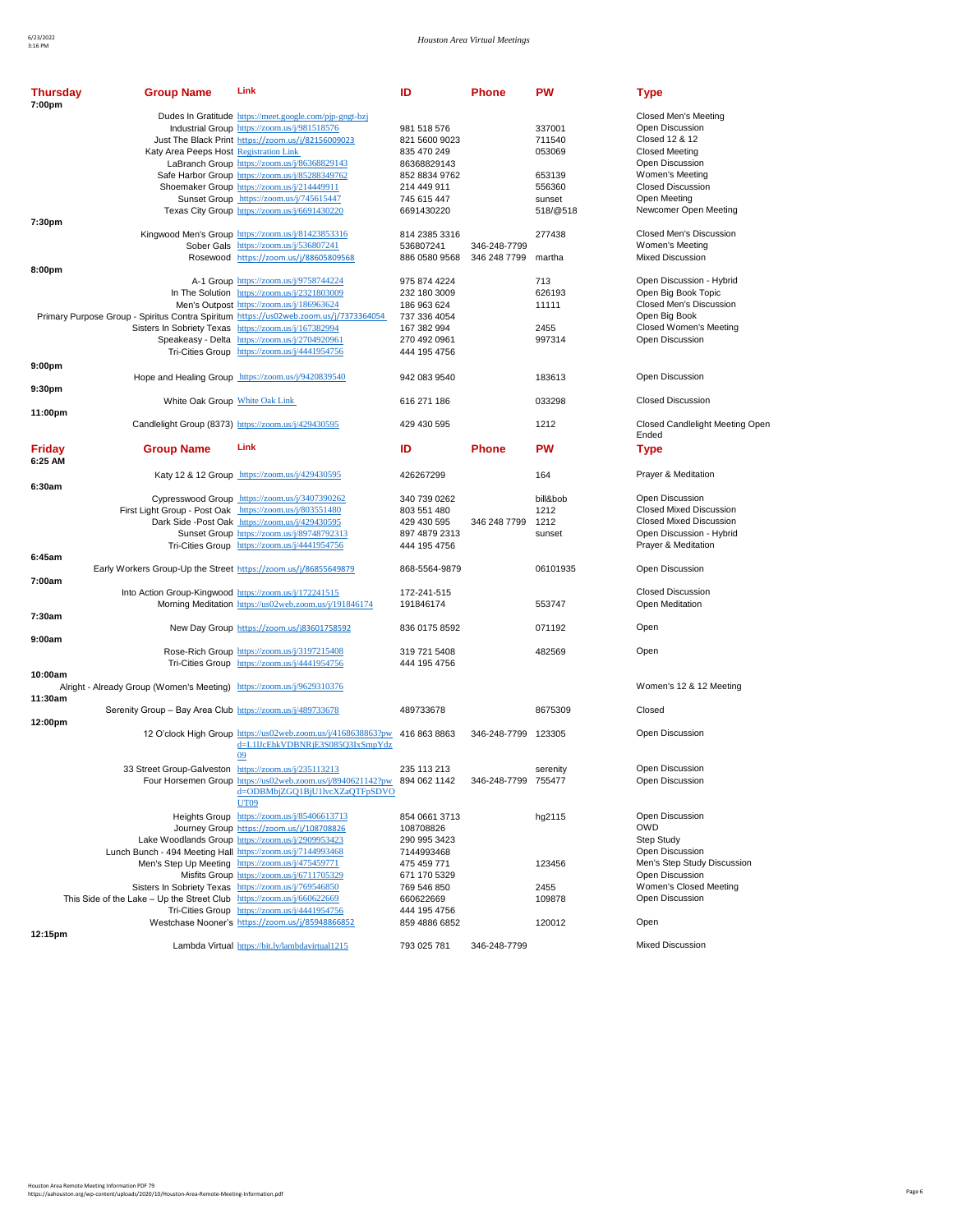| Friday<br>2:00pm          | <b>Group Name</b>                                                 | Link                                                                                                                                                                                                                                                                                                    | ID                                                                                        | <b>Phone</b>        | <b>PW</b>                          | <b>Type</b>                                                                      |
|---------------------------|-------------------------------------------------------------------|---------------------------------------------------------------------------------------------------------------------------------------------------------------------------------------------------------------------------------------------------------------------------------------------------------|-------------------------------------------------------------------------------------------|---------------------|------------------------------------|----------------------------------------------------------------------------------|
|                           |                                                                   | Katy Impromptu Group https://us02web.zoom.us/j/84406135312?pwd=S1 844 0613 5312<br>NacnRqNzR2Y3FCZjRxZ2paUXJkZz09                                                                                                                                                                                       |                                                                                           |                     | 601689                             | <b>Closed Discussion</b>                                                         |
| 5:00pm                    |                                                                   | Stayin' Alive@5 https://zoom.us/j/307675257                                                                                                                                                                                                                                                             | 307 675 257                                                                               |                     | SA@5                               | Open Discussion                                                                  |
| 5:30pm                    | Memorial Going Home Group https://zoom.us/j/448 722 213           |                                                                                                                                                                                                                                                                                                         | 448 722 213                                                                               |                     | 530530                             |                                                                                  |
| 6:00pm                    | Rush Hour - Spring Branch https://zoom.us/j/82490098              | Northwest Unity Group https://us04web.zoom.us/j/472313291<br>Sisters In Sobriety Texas https://zoom.us/j/723249195                                                                                                                                                                                      | 472-313-291<br>824 900 098<br>723 249 195                                                 |                     | SBMC123<br>2455                    | Literature<br>Open Discussion<br>Women's Closed Meeting                          |
| 6:30pm                    | Happy Hour Group - Bay Area https://zoom.us/j/582161538           | Lambda Virtual https://bit.ly/lambdavirtual630<br>Tri-Cities Group https://zoom.us/j/4441954756<br>Zoomball Acceptance Group https://zoom.us/j/313054339?pwd=OXJ5dG 313 054 339                                                                                                                         | 582 161 538<br>789 065 725<br>444 195 4756                                                | 346-248-7799        | 044150                             | Open Discussion<br><b>Mixed Discussion</b><br>Newcomer<br>Open Speaker           |
|                           |                                                                   | hVWVowaStYWnNiOVdTWEdUQT09                                                                                                                                                                                                                                                                              |                                                                                           |                     |                                    |                                                                                  |
| 7:00pm                    |                                                                   | Cy-Fair Group https://us02web.zoom.us/j/83961812127?pwd=bU 83961812127                                                                                                                                                                                                                                  |                                                                                           |                     | 12steps                            | Open Big Book                                                                    |
|                           | Katy Area Peeps Registration Link                                 | dFaUYxSVJWcS9EdktYNmxkQlZqQT09<br>Industrial Group https://zoom.us/j/981518576                                                                                                                                                                                                                          | 981 518 576                                                                               |                     | 337001                             | <b>Closed Step Study</b><br><b>Closed Meeting</b>                                |
|                           |                                                                   | LaBranch Group https://zoom.us/j/86466179253<br>Sunset Group https://zoom.us/j/745615447                                                                                                                                                                                                                | 86466179253<br>745 615 447                                                                |                     | sunset                             | <b>Closed Discussion</b><br>Open Meeting                                         |
| 7:30pm                    |                                                                   | Drifters Group https://us02web.zoom.us/j/87083591782?pwd=N<br>HkxemRjOXI%20xajJNVjEyVlBqNUI3Zz09%20                                                                                                                                                                                                     |                                                                                           |                     |                                    |                                                                                  |
| 8:00pm                    |                                                                   | Dickinson Bayou https://zoom.us/j/890172933<br>Industrial Group https://zoom.us/j/981518576<br>In The Solution https://zoom.us/j/2321803009<br>Sisters In Sobriety Texas https://zoom.us/j/167382994<br>Speakeasy - Delta https://zoom.us/j/2704920961<br>Tri-Cities Group https://zoom.us/j/4441954756 | 890 172 933<br>981 518 576<br>232 180 3009<br>167 382 994<br>270 492 0961<br>444 195 4756 |                     | 337001<br>626193<br>2455<br>997314 | Open Discussion<br>Speaker<br>Women's Closed Meeting<br>Open Discussion          |
| 9:30pm                    |                                                                   | Winners https://zoom.us/j/284205533                                                                                                                                                                                                                                                                     | 284205533                                                                                 | 346-248-7799        |                                    | <b>Mixed Discussion</b>                                                          |
|                           | White Oak Group White Oak Link                                    | Sunset Group https://zoom.us/j/954406082                                                                                                                                                                                                                                                                | 954 406 082<br>616 271 186                                                                |                     | sunset<br>033298                   | Candlelight<br><b>Closed Discussion</b>                                          |
| 11:00pm                   |                                                                   | Candlelight Group (8373) https://zoom.us/j/429430595                                                                                                                                                                                                                                                    | 429 430 595                                                                               |                     | 1212                               | <b>Closed Candlelight Meeting Open</b><br>Ended                                  |
| <b>Saturday</b><br>6:30am | <b>Group Name</b>                                                 | Link                                                                                                                                                                                                                                                                                                    | ID                                                                                        | <b>Phone</b>        | <b>PW</b>                          | Type                                                                             |
|                           |                                                                   | Cypresswood Group https://zoom.us/j/3407390262<br>Sunset Group https://zoom.us/j/89748792313                                                                                                                                                                                                            | 340 739 0262<br>897 4879 2313                                                             |                     | bill&bob<br>sunset                 | Open Discussion<br>Open Discussion - Hybrid                                      |
| 6:45am<br>7:00am          | Early Workers Group-Up the Street https://zoom.us/j/86855649879   |                                                                                                                                                                                                                                                                                                         | 868-5564-9879                                                                             |                     | 06101935                           | Open Discussion                                                                  |
|                           | First Light Group - Post Oak https://zoom.us/j/803551480          | Katy 12 & 12 Group https://zoom.us/j/924814051<br>Dark Side -Post Oak https://zoom.us/j/429430595                                                                                                                                                                                                       | 924 814 051<br>803 551 480<br>429 430 595                                                 | 346 248 7799        | 164<br>1212<br>1212                | Prayer & Meditation<br><b>Closed Mixed Discussion</b><br><b>Mixed Discussion</b> |
| 7:30am                    | Into Action Group-Kingwood https://zoom.us/j/172241515            | Morning Meditation https://us02web.zoom.us/j/191846174<br>New Day Group https://zoom.us/j83601758592                                                                                                                                                                                                    | 172-241-515<br>191846174<br>836 0175 8592                                                 |                     | 553747<br>071192                   | <b>Closed Discussion</b><br>Open Meditation<br>Open                              |
| 8:30am                    |                                                                   | Champions Group https://zoom.us/j/4718319570<br>Duncan Road Group https://zoom.us/j/376538863<br>Post Oak https://us04web.zoom.us/j/803551480                                                                                                                                                           | 471 831 9570<br>376 538 863<br>346 248 7799                                               | 346-248-7799 14340  | 1212                               | Open Big Book Study<br>Men's Meeting                                             |
| 9:00am                    |                                                                   | Tri-Cities Group https://zoom.us/j/4441954756                                                                                                                                                                                                                                                           | 444 195 4756                                                                              |                     |                                    | Men's Meeting                                                                    |
| 10:00am                   |                                                                   | Northwest Unity Group https://us04web.zoom.us/j/814821448                                                                                                                                                                                                                                               | 814-821-448                                                                               |                     |                                    | Men's Meeting - Hybrid                                                           |
|                           | Sisters In Sobriety II- Up the Street https://zoom.us/j/563279399 | Tri-Cities Group https://zoom.us/j/4441954756                                                                                                                                                                                                                                                           | 444 195 4756                                                                              |                     | SIS2020                            | Closed Women's Meeting<br>Women's Meeting                                        |
| 10:30am                   |                                                                   | 12 O'clock High Group https://us02web.zoom.us/j/4168638863?pw<br>d=L1IJcEhkVDBNRjE3S085Q3IxSmpYdz<br>09                                                                                                                                                                                                 | 416 863 8863                                                                              | 346-248-7799 123305 |                                    | Open Discussion                                                                  |
|                           |                                                                   | 4th Dimension Women's Grp https://us02web.zoom.us/j/85203171943? 852 0317 1943<br>pwd=elBLbHh1c0Fwc29aT0hSOUdzRmNtQT<br>09                                                                                                                                                                              |                                                                                           | 346-248-7799        |                                    |                                                                                  |
|                           |                                                                   | Red's Meeting (Cathedral Group) https://us02web.zoom.us/j/84520009867                                                                                                                                                                                                                                   | 845 2000 9867                                                                             |                     |                                    | Open Discussion                                                                  |
|                           |                                                                   | Cypresswood Group https://zoom.us/j/3407390262<br>Labranch Group https://zoom.us/j/81664362463                                                                                                                                                                                                          | 340 739 0262<br>81664362463                                                               |                     | bill&bob                           | <b>Closed Discussion</b><br>Open Discussion                                      |
|                           |                                                                   | Phoenix Women's https://us02web.zoom.us/j/86836389524?<br>pwd=S1hRcEhoR3lVRFBVektuVExpNW9Ddz<br>09%20                                                                                                                                                                                                   | 872 099 556                                                                               |                     | AA12                               | Women's Open Meeting                                                             |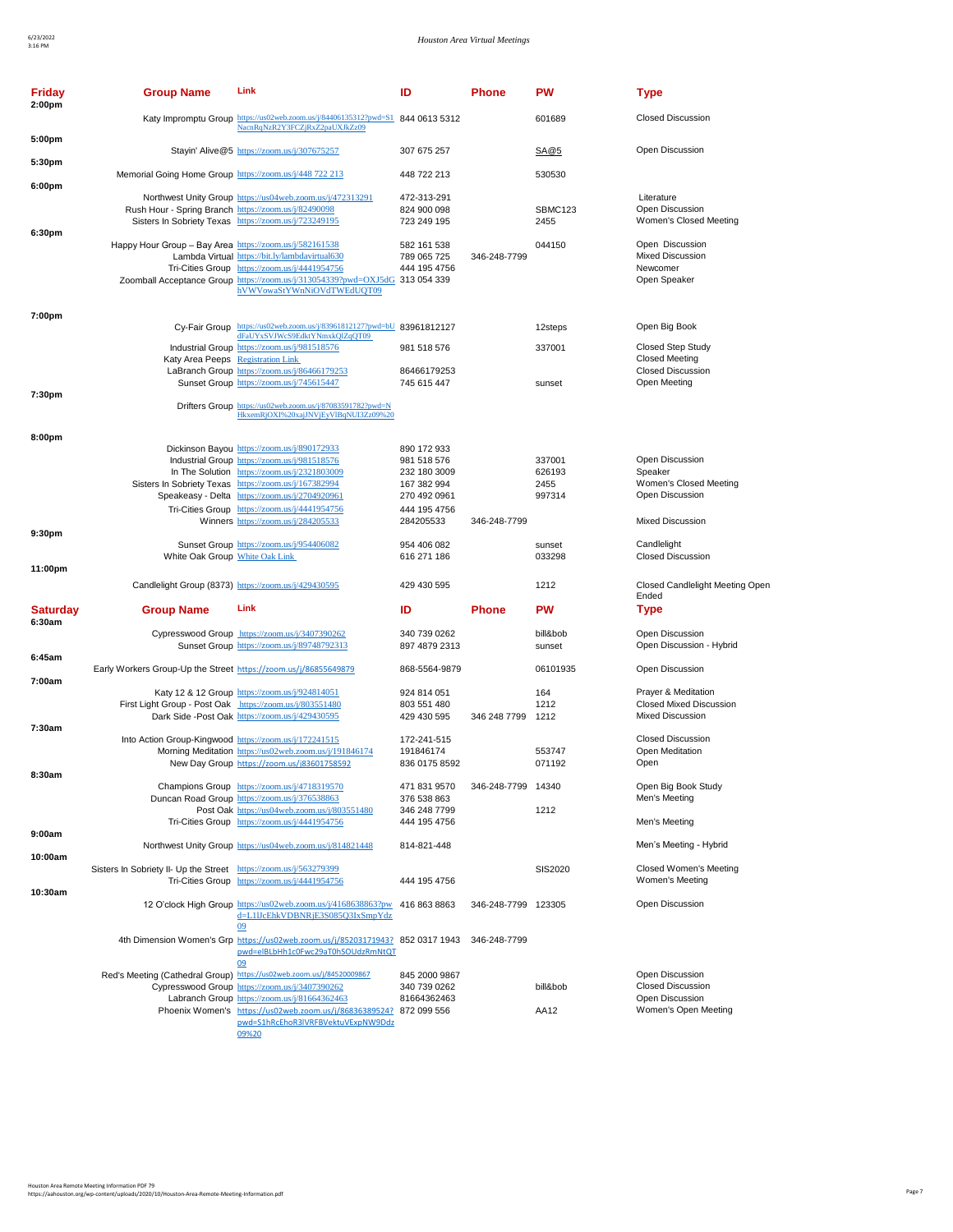| <b>Saturday</b><br>12:00pm | <b>Group Name</b>                                                                                                    | Link                                                                                                    | ID                                                        | <b>Phone</b>                   | <b>PW</b>          | <b>Type</b>                                                                              |
|----------------------------|----------------------------------------------------------------------------------------------------------------------|---------------------------------------------------------------------------------------------------------|-----------------------------------------------------------|--------------------------------|--------------------|------------------------------------------------------------------------------------------|
|                            | 33 Street Group-Galveston https://zoom.us/j/235113213<br>Lunch Bunch - 494 Meeting Hall https://zoom.us/j/7144993468 | Lake Woodlands Group https://zoom.us/j/2909953423<br>Misfits Group https://zoom.us/j/6711705329         | 235 113 213<br>290 995 3423<br>7144993468<br>671 170 5329 |                                | serenity           | Open Discussion<br>Open Discussion<br>Open Discussion<br>Open Discussion                 |
|                            | Safe Harbor Women's 12 & 12 https://zoom.us/j/726692926                                                              | Sisters In Sobriety Texas https://zoom.us/j/769546850<br>Tri-Cities Group https://zoom.us/j/4441954756  | 726 692 926<br>769 546 850<br>444 195 4756                |                                | 42924<br>2455      | Women's Closed 12 & 12<br>Women's Closed Meeting<br>Open Discussion                      |
| 12:15pm                    |                                                                                                                      | Lambda Virtual https://bit.ly/lambdavirtual1215                                                         | 793 025 781                                               | 346-248-7799                   |                    | <b>Mixed Discussion</b>                                                                  |
|                            | Post Oak Saturday Women's Meeting https://zoom.us/j/354449338                                                        | Secular AA https://zoom.us/j/83655944529                                                                | 354 449 338<br>836 5594 4529                              | 346-248-7799 747188            | 403078             | Women's Discussion<br>Open Discussion                                                    |
| 2:00 <sub>pm</sub>         |                                                                                                                      | Katy Impromptu Group https://us02web.zoom.us/j/84406135312?p<br>wd=S1NacnRqNzR2Y3FCZjRxZ2paUXJk<br>Zz09 | 844 0613 5312                                             |                                | 601689             | <b>Closed Discussion</b>                                                                 |
| 3:00 <sub>pm</sub>         |                                                                                                                      |                                                                                                         |                                                           |                                |                    |                                                                                          |
|                            |                                                                                                                      | 3 O'clock https://zoom.us/j/208158465                                                                   |                                                           |                                |                    | <b>Closed Discussion</b>                                                                 |
| 4:00pm<br>4:30pm           |                                                                                                                      | Heights Group https://zoom.us/j/85406613713                                                             | 854 0661 3713                                             |                                | hg2115             | Women's Closed Discussion                                                                |
|                            |                                                                                                                      | Spring Group https://zoom.us/j/901366191                                                                | 901 366 191                                               |                                |                    | Women's Discussion Hybrid                                                                |
| 5:00pm<br>6:00pm           |                                                                                                                      | Stayin' Alive@5 https://zoom.us/j/307675257                                                             | 307 675 257                                               |                                | SA@5               | Open Discussion                                                                          |
|                            | Sunday Night Men's Meeting https://zoom.us/j/139815188                                                               | Sisters In Sobriety Texas https://zoom.us/j/723249195                                                   | 723 249 195<br>139 815 188                                |                                | 2455<br>11111      | Women's Closed Meeting<br>Closed Men's Discussion                                        |
| 6:30pm                     | Happy Hour Group - Bay Area https://zoom.us/j/582161538                                                              |                                                                                                         | 582 161 538                                               |                                | 044150             | Open Discussion                                                                          |
|                            |                                                                                                                      | Lambda Virtual https://bit.ly/lambdavirtual630                                                          | 789 065 725                                               | 346-248-7799                   |                    | <b>Mixed Discussion</b>                                                                  |
|                            |                                                                                                                      | Tri-Cities Group https://zoom.us/j/4441954756                                                           | 444 195 4756                                              |                                |                    | Speaker Night Every Sat Except<br>Last Sat, Which atarts at 6PM and<br>is Birthday Night |
| 7:00pm                     | Katy Area Peeps Host Registration Link                                                                               | Industrial Group https://zoom.us/j/981518576                                                            | 981 518 576                                               |                                | 337001             | Open Speaker<br><b>Closed Meeting</b>                                                    |
|                            | Sunshine Group Sunshine Link                                                                                         | Sunset Group https://zoom.us/j/745615447<br>We Are Not Saints https://zoom.us/j/3700499609              | 745 615 447<br>201-180-013<br>370 049 9609                | 1-872-240-3212<br>346-248-7799 | sunset             | Open Meeting<br><b>Mixed Discussion</b><br><b>Mixed Discussion</b>                       |
|                            |                                                                                                                      | West End Group https://zoom.us/j/84107474864                                                            | 841 0747 4864                                             |                                | 131896             |                                                                                          |
| 7:30pm                     | They Stopped In Time Big Book Study Group https://zoom.us/j/7174836364                                               |                                                                                                         |                                                           |                                |                    | Open Big Book                                                                            |
| 8:00pm                     |                                                                                                                      |                                                                                                         |                                                           |                                |                    |                                                                                          |
|                            | Pearland Saturday Night Candlelight Group Pearland Candlelight Link                                                  |                                                                                                         | 862 9849 8721                                             |                                | 328515             | Candlelight                                                                              |
|                            |                                                                                                                      | Sisters In Sobriety Texas https://zoom.us/j/167382994                                                   | 167 382 994                                               |                                | 2455               | Women's Closed Speaker<br>Meeting                                                        |
|                            |                                                                                                                      | Speakeasy - Delta https://zoom.us/j/2704920961<br>Tri-Cities Group https://zoom.us/j/4441954756         | 270 492 0961<br>444 195 4756                              |                                | 997314             | Open Discussion                                                                          |
| 9:30pm                     |                                                                                                                      | Sunset Group https://zoom.us/j/954406082                                                                | 954 406 082                                               |                                | sunset             | <b>Online Candlelight</b>                                                                |
|                            | White Oak Group White Oak Link                                                                                       |                                                                                                         | 616 271 186                                               |                                | 033298             | <b>Closed Discussion</b>                                                                 |
| 11:00pm                    |                                                                                                                      | Candlelight Group (8373) https://zoom.us/j/429430595                                                    | 429 430 595                                               |                                | 1212               | Closed Candlelight Meeting Open<br>Ended                                                 |
| <b>Sunday</b><br>6:30am    | <b>Group Name</b>                                                                                                    | Link                                                                                                    | ID                                                        | <b>Phone</b>                   | <b>PW</b>          | <b>Type</b>                                                                              |
| 6:45am                     |                                                                                                                      | Cypresswood Group https://zoom.us/j/3407390262<br>Sunset Group https://zoom.us/j/89748792313            | 340 739 0262<br>897 4879 2313                             |                                | bill&bob<br>sunset | <b>Open Discussion</b><br>Open Discussion - Hybrid                                       |
|                            | Early Workers Group-Up the Street https://zoom.us/j/86855649879                                                      |                                                                                                         | 868-5564-9879                                             |                                | 06101935           | Open Discussion                                                                          |
| 7:00am                     | First Light Group - Post Oak https://zoom.us/j/803551480                                                             | Dark Side -Post Oak https://zoom.us/j/429430595                                                         | 803 551 480<br>429 430 595                                | 346 248 7799                   | 1212<br>1212       | <b>Closed Mixed Discussion</b><br><b>Mixed Discussion</b>                                |
| 7:30am                     |                                                                                                                      |                                                                                                         |                                                           |                                |                    |                                                                                          |
|                            | Into Action Group-Kingwood https://zoom.us/j/172241515                                                               | Morning Meditation https://us02web.zoom.us/j/191846174<br>New Day Group https://zoom.us/j83601758592    | 172-241-515<br>191846174<br>836 0175 8592                 |                                | 553747<br>071192   | <b>Closed Discussion</b><br>Open Meditation<br>Open                                      |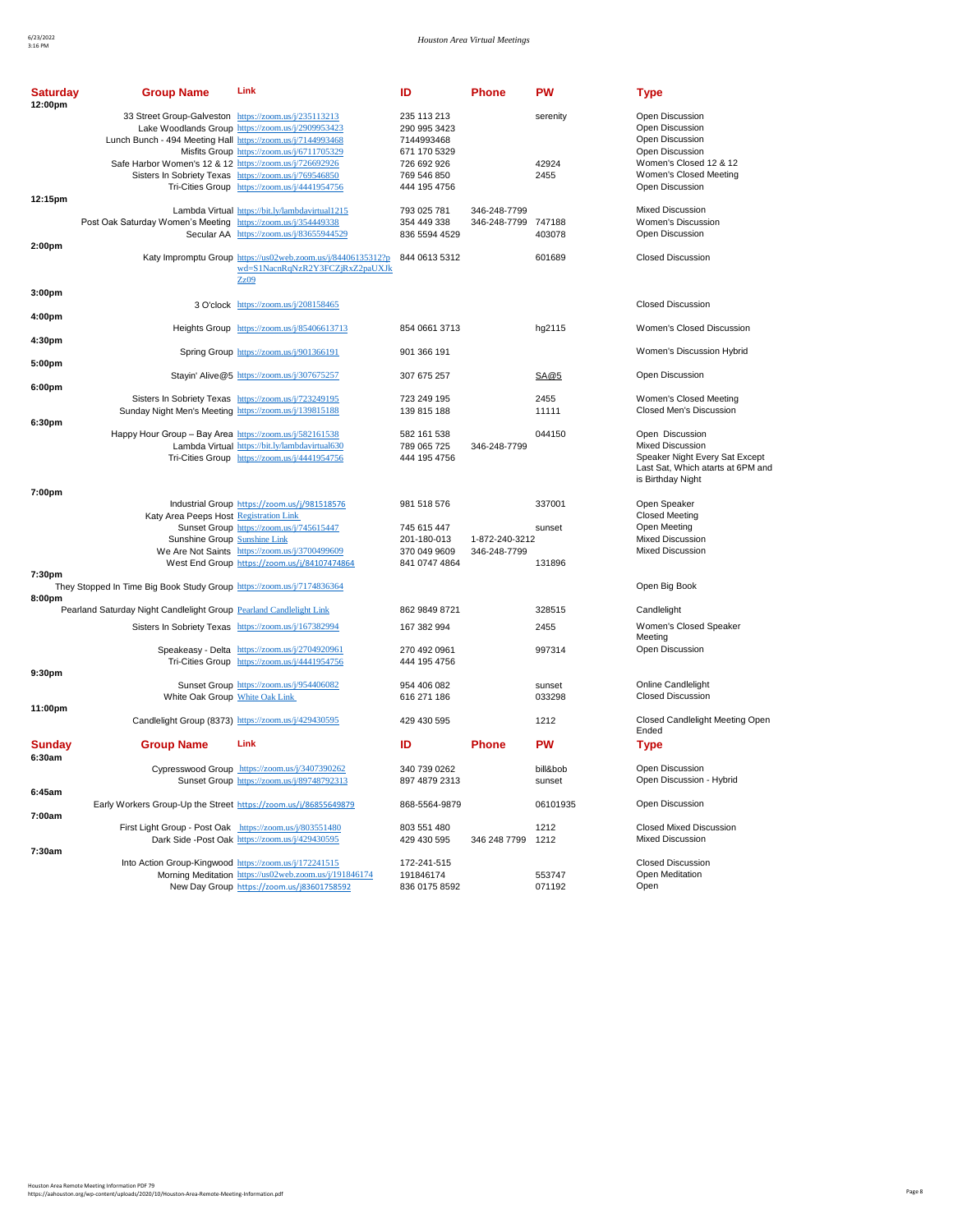| <b>Sunday</b><br>8:25am | <b>Group Name</b>                                                  | Link                                                                                                                                                                   | ID                           | <b>Phone</b> | <b>PW</b>        | <b>Type</b>                                       |
|-------------------------|--------------------------------------------------------------------|------------------------------------------------------------------------------------------------------------------------------------------------------------------------|------------------------------|--------------|------------------|---------------------------------------------------|
| 8:30am                  |                                                                    | Katy 12 & 12 Group https://zoom.us/j/397276405                                                                                                                         | 397 276 405                  |              | 164              | Step Eleven                                       |
|                         |                                                                    | Caring & Sharing Group https://zoom.us/j/2103154051<br>Post Oak https://us04web.zoom.us/j/803551480                                                                    | 201 315 4051                 | 346 248 7799 | 564095<br>1212   | Open                                              |
| 9:00am                  |                                                                    | Sisters Share 12 & 12 https://zoom.us/j/342743527<br>Sunday Morning Gratitude https://nyintergroup.zoom.us/j/91950946427 919 509 46427                                 | 342743527                    | 346-248-7799 |                  | Women's Book Study<br>Open Discussion             |
| 10:00am                 |                                                                    | Duncan Road Group https://zoom.us/j/2173673107                                                                                                                         | 217 367 3107                 |              | duncan           |                                                   |
| 10:30am                 |                                                                    | 12 O'clock High Group https://us02web.zoom.us/j/4168638863?pw                                                                                                          | 416 863 8863                 | 346-248-7799 | 123305           | Open Discussion                                   |
|                         |                                                                    | d=L1IJcEhkVDBNRjE3S085Q3IxSmpYdz<br>09                                                                                                                                 |                              |              |                  |                                                   |
| 11:00am                 |                                                                    | Cypresswood Group https://zoom.us/j/3407390262<br>Rose Rich Group https://zoom.us/j/3197215408                                                                         | 340 739 0262<br>319 721 5408 |              | bill&bob         | Open Discussion<br>Open Discussion                |
|                         |                                                                    | Northwest Unity Group https://us04web.zoom.us/j/889417051                                                                                                              | 889-417-051                  |              |                  | Spiritual Living reading Daily<br>Reflections     |
| 11:30am                 |                                                                    | Tri-Cities Group https://zoom.us/j/4441954756                                                                                                                          | 444 195 4756                 |              |                  |                                                   |
|                         | Serenity Group - Bay Area Club https://zoom.us/j/489733678         |                                                                                                                                                                        | 489733678                    |              | 8675309          | Closed                                            |
| 12:00pm                 | 33 Street Group-Galveston https://zoom.us/j/235113213              |                                                                                                                                                                        | 235 113 213                  |              | serenity         | Open Discussion                                   |
|                         |                                                                    | Misfits Group https://zoom.us/j/6711705329<br>Sisters In Sobriety Texas https://zoom.us/j/769546850                                                                    | 671 170 5329<br>769 546 850  |              | 2455             | Open Discussion<br>Women's Closed Meeting         |
|                         |                                                                    | Sisters of Serenity - Katy https://zoom.us/j/8326462300                                                                                                                | 832 646 2300                 |              | SOS              | Women's Closed Meeting                            |
| 12:15pm                 |                                                                    | Lambda Virtual https://bit.ly/lambdavirtual1215                                                                                                                        | 793 025 781                  | 346-248-7799 |                  | Mixed Discussion                                  |
| 2:00pm                  |                                                                    | LaBranch Group https://zoom.us/j/84265179780                                                                                                                           | 84265179780                  |              |                  | <b>Closed Discussion</b>                          |
|                         |                                                                    | Katy Impromptu Group https://us02web.zoom.us/j/84406135312?p<br>wd=S1NacnRqNzR2Y3FCZjRxZ2paUXJk<br>Zz09                                                                | 844 0613 5312                |              | 601689           | <b>Closed Discussion</b>                          |
| 3:00 <sub>pm</sub>      |                                                                    |                                                                                                                                                                        |                              |              |                  |                                                   |
|                         | The Three PM Sunday Meditation Meeting Link                        |                                                                                                                                                                        | 572 685 1414                 |              | <b>HOUSTONAA</b> | Closed Meditation and Discussion<br>Meeting       |
| 4:30pm<br>5:00pm        | Stepping Stones of Katy Men's Meeting https://zoom.us/j/5379567508 |                                                                                                                                                                        | 537 956 7508                 |              | 07032016         | Men' Closed Lit Mtg Hybrid                        |
|                         | Jug Group- A Way Out Women's Center https://zoom.us/j/321958882    | Stayin' Alive@5 https://zoom.us/j/307675257                                                                                                                            | 321 958 882<br>307 675 257   |              | 935437<br>SA@5   | <b>Big Book</b><br>Open Discussion                |
| 6:00pm                  |                                                                    | Sisters In Sobriety Texas https://zoom.us/j/723249195<br>Sunday Night Men's Group https://zoom.us/j/7149412464                                                         | 723 249 195<br>714 941 2464  |              | 2455<br>12345    | Women's Closed Meeting<br>Closed Men's Discussion |
| 6:30pm                  | Happy Hour Group - Bay Area https://zoom.us/j/582161538            |                                                                                                                                                                        | 582 161 538                  |              | 044150           | Open Discussion                                   |
|                         |                                                                    | Lambda Virtual https://bit.ly/lambdavirtual630                                                                                                                         | 789 065 725                  | 346-248-7799 |                  | <b>Mixed Discussion</b>                           |
|                         | Sisters in Sobriety II - Up the Street https://zoom.us/j/563279399 | Tri-Cities Group https://zoom.us/j/4441954756                                                                                                                          | 563 279 399<br>444 195 4756  |              | SIS2020          | Women's Closed Discussion                         |
| 7:00pm                  |                                                                    |                                                                                                                                                                        |                              |              |                  |                                                   |
|                         |                                                                    | Dudes In Gratitude https://meet.google.com/pjp-gngt-bzj<br>Heights Group https://zoom.us/j/85406613713                                                                 | 854 0661 3713                |              | hg2115           | Closed Men's<br>Speaker                           |
|                         | Katy Area Peeps Registration Link                                  |                                                                                                                                                                        |                              |              |                  | <b>Closed Meeting</b>                             |
|                         |                                                                    | Lambda AA Galveston https://zoom.us/j/578293545                                                                                                                        |                              |              | Bob1935          | Open Discussion                                   |
|                         |                                                                    | email loupape@comcast.net for the passcode<br>SPG-TX https://zoom.us/j/89992577320                                                                                     | 899 9257 7320                |              | 443454           | Speaker Meeting Room Open at                      |
| 7:30pm                  |                                                                    | Sunset Group https://zoom.us/j/745615447                                                                                                                               | 745 615 447                  |              | sunset           | 6:30pm<br><b>Beginners Meeting</b>                |
| 8:00pm                  | Sage Piney Point Group Online https://zoom.us/j/100697960          |                                                                                                                                                                        | 100 697 960                  |              | 752076           | <b>Closed Discussion</b>                          |
|                         |                                                                    | $\textbf{Newcorner} \textbf{HOW Book Study Group} \textcolor{red}{\frac{https://ws2.weak.z.com.ws/f/986127555947 \text{pwd-wHd2SlkzTnBX}}{\text{Wil1WW000F/gW5VZ09}}}$ | 986 1275 5594                |              | 129741           | Open Mens                                         |
|                         |                                                                    | In The Solution https://zoom.us/j/2321803009                                                                                                                           | 232 180 3009                 |              | 626193           | Open Big Book Discussion                          |
|                         | Post Oak Group Young People https://zoom.us/j/301794201            |                                                                                                                                                                        | 301 794 201                  |              | 1212             | <b>Closed Discussion</b>                          |
|                         |                                                                    | Sisters In Sobriety Texas https://zoom.us/j/167382994<br>Speakeasy - Delta https://zoom.us/j/2704920961                                                                | 167 382 994<br>270 492 0961  |              | 2455<br>997314   | Women's Closed Meeting<br>Open Discussion         |
|                         | Tin Roof Online Tin Roof Link                                      |                                                                                                                                                                        |                              |              |                  | <b>Closed Discussion</b>                          |
| 9:30pm                  |                                                                    | Tri-Cities Group https://zoom.us/j/4441954756                                                                                                                          | 444 195 4756                 |              |                  | <b>Big Book</b>                                   |
|                         | White Oak Group White Oak Link                                     |                                                                                                                                                                        | 616 271 186                  |              | 033298           | <b>Closed Discussion</b>                          |
| 11:00pm                 |                                                                    | Candlelight Group (8373) https://zoom.us/j/429430595                                                                                                                   | 429 430 595                  |              | 1212             | Closed Candlelight Meeting Open<br>Ended          |